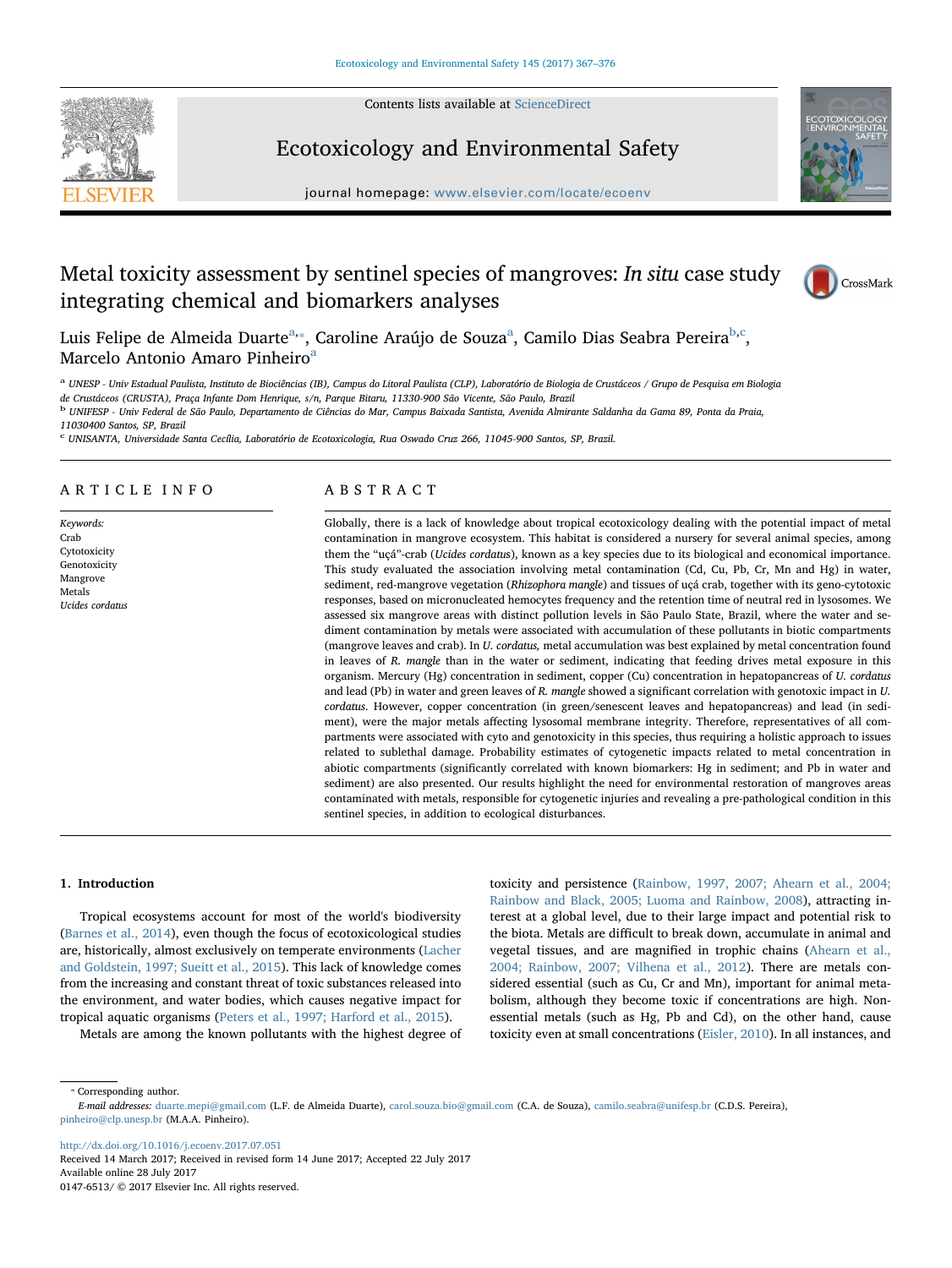depending on the dosage, the presence of metals is of concern because of their mobility in water, their persistence in sediments ([Luoma and](#page-8-3) [Rainbow, 2008; Vilhena et al., 2012\)](#page-8-3) and their bioavailability and toxicity in biota ([Ahearn et al., 2004; Rainbow, 2007\)](#page-7-1). Even if accumulation of these elements serves as an important parameter for quantifying the level of contamination on natural environments ([Rainbow, 2007; Luoma and Rainbow, 2008](#page-8-4)), recent criteria on sublethal biological disturbances have been considered as the best way to monitor natural environments ([Pereira et al., 2011, 2014; Duarte et al.,](#page-8-5) [2016\)](#page-8-5).

There are few "in situ" studies in the literature, and it is well known that pollution by metals can generate biological disturbances in organisms, which can be identified and quantified by specific biological assays known as biomarkers ([Monserrat et al., 2007; Amiard-Triquet,](#page-8-6) [2011; Amiard-Triquet et al., 2013b; Pereira et al., 2014](#page-8-6)). Biomarkers can detect early sublethal disturbances that could potentially impact the entire population or communities [\(Amiard-Triquet et al., 2013b;](#page-7-3) [Duarte et al., 2016; Pinheiro et al., in preparation\)](#page-7-3). Genetic and physiological disturbations are one of the first sublethal modifications observed in organisms exposed to metals [\(Otomo and Reinecke, 2010;](#page-7-3) [Amiard-Triquet et al., 2013b; Pinheiro and Toledo, 2010; Pinheiro](#page-7-3) [et al., in preparation](#page-7-3)). Thus, to estimate these alterations, many authors have used the technique of micronucleated cells, expressed in MN‰ ([Scarpato et al., 1990; Brunetti et al., 1988; Al-Sabti and Metcalfe,](#page-8-7) [1995; Burgeot et al., 1995; Hoshina et al., 2008; Collier et al., 2013;](#page-8-7) [Pinheiro et al., 2013](#page-8-7)), as well as the neutral red technique, quantified through the retention time of the neutral red (NRRT) in lysosomes ([Lowe et al., 1995; Svendsen et al., 2004; Daguano et al., 2007\)](#page-8-8). These techniques have large ecological importance for populations of affected areas ([Bonassi et al., 2000; Neri et al., 2003; Duarte et al., 2016\)](#page-7-4), having been applied in freshwater ([Falfushynska et al., 2014; Taylor et al.,](#page-7-5) [2017\)](#page-7-5), estuarine [\(Pereira et al., 2014; Duarte et al., 2016](#page-8-9)) and marine environments [\(Catharino et al., 2008; Buratti et al., 2012; Wyatt et al.,](#page-7-6) [2014\)](#page-7-6).

The use of biological models (bioindicators) may reveal "sentinel" species, named so because of early metal toxicity detection in natural environments, some of them having an important ecosystem function ([Beltrame et al., 2010, 2011; Pereira et al., 2014\)](#page-7-7). The land crab Ucides cordatus is semi-terrestrial and endemic of mangroves areas and is an example of a sentinel species ([Fiscarelli and Pinheiro, 2002; Nordhaus](#page-7-8) [et al., 2009](#page-7-8)), standing out as a testimony species of environmental quality [\(Pinheiro et al., 2012, 2013; Duarte et al., 2016; Ortega et al.,](#page-8-10) [2016\)](#page-8-10). Ucides cordatus is consumed by fish, birds and mammals, including man ([Fiscarelli and Pinheiro, 2002](#page-7-8)), and is responsible for metal biomagnification in the mangrove trophic chain. In addition, they have an intimate relationship with the components of the environment they inhabit, namely: 1) water, through contact and ingestion, participating in various physiological and metabolic processes, among them breathing [\(Pinheiro et al., 2012](#page-8-10)); 2) sediment, through contact and ingestion, digging galleries and ingesting part of the sediment during feeding [\(Nordhaus et al., 2009\)](#page-8-11); and 3) mangrove leaves, used as food by this species, mainly the red-mangrove Rhizophora mangle ([Pinheiro](#page-8-12) [et al., 2013; Christofoletti et al., 2013](#page-8-12)). Moreover, the species has a relatively long life cycle, reaching its maximum size at 10 years of age ([Pinheiro et al., 2005\)](#page-8-13). The uçá-crab is also a food source, particularly by coastal populations, and has a wide distribution in the mangroves of the Western Atlantic [\(Melo, 1996\)](#page-8-14), many of which are subject to anthropic pressure, mainly in southeastern Brazil [\(Abessa and](#page-7-9) [Ambrozevicius, 2008; Pinheiro et al., 2013, 2017; Duarte et al., 2016](#page-7-9)).

[Duarte et al. \(2016\)](#page-7-10) demonstrated the effectiveness of uçá-crab as an indicator species for determining the conservation status of mangrove areas employing biological responses and their linkage to contamination. The authors addressed a multi-level biological approach (biomarkers, condition factors and crab density) and their strong association with the local contamination (determined via information reported in scientific and technical literature about metals,

organochlorine pesticides, polychlorinated biphenyl and polycyclic aromatic hydrocarbon) and solid waste volume. This previous study also described that density of crabs was correlated with subcellular biomarkers, provided the normal baseline values for the biomarkers (frequency of micronucleated cells, MN‰ < 3; neutral red retention time > 120 min) and categorized three levels of human impacts in mangrove areas (PNI, probable null impact; PLI, probable low impact; and PHI, probable high impact). However, the group(s) of contaminants responsible for cyto-genotoxicity effects observed by [Duarte et al.](#page-7-10) [\(2016\)](#page-7-10) are still unknown. According to Eisynk et al. (1988), [CETESB](#page-7-11) [\(2001\)](#page-7-11) and [Pinheiro et al. \(2012, 2013, 2017\),](#page-8-10) metals are the most historically threatening contaminants in state of São Paulo mangroves of state of São Paulo. Therefore, the present study aims to test the hypothesis that there is a significant relationship between cyto-genotoxicity effects and levels of metal contamination in abiotic (water and sediment) and biotic compartments (green/senescent leaves of R. mangle and tissues of U. cordatus). For this purpose, first, we assessed whether abiotic contamination by metals is linked to bioaccumulation and whether the association involving the presence of metals (Cd, Cu, Pb, Cr, Mn and Hg) in all compartiments is linked to sublethal responses recorded in a sentinel species of Western Atlantic mangroves.

#### 2. Materials and methods

#### 2.1. Study area

In Brazil, the coastal region of São Paulo State represents a contrasting scenario due to the presence of preserved areas, together with areas subjected to significant environmental impact ([Pinheiro et al.,](#page-8-15) [2008\)](#page-8-15). In order to study the relationship between metals and sublethal disturbances, six mangrove areas of the State of São Paulo (Bertioga, BET; Cubatão, CUB; São Vicente, SAV; Iguape, IGU; Juréia, JUR; and Cananéia, CAN) were studied, based on their anthropic historical pressure, particularly with respect to contamination by metals (Eisynk et al., 1988; [CETESB, 2001;](#page-7-11) Pinheiro [et al., 2013](#page-8-12)). Therefore, the present study was developed in the same areas previously studied by [Duarte et al. \(2016\)](#page-7-10) and [Pinheiro et al. \(in preparation\),](#page-8-16) which represent the vast majority of the state's mangrove area (99%). Six mangrove areas have been established [\(Fig. 1](#page-2-0), with local icons characterizing each mangrove area), three of them located on the central coast (BET, CUB and SAV) and extra three established on the southern coast (IGU, CAN and JUR - the latter an ecological station). Each mangrove area includes three subareas (replicates) that are similar in tree composition (>50% Rhizophora mangle), vegetation structure (tree height >5 m; and diameter at breast height >10 cm), flood tide height (>30 cm) and productivity (leaves available on the sediment  $>$  2 g m<sup>-2</sup>).

Located on the central coast of São Paulo, the Bertioga Estuary (BET) receives domestic untreated sewage and effluents from a public garbage dump as its main source of pollution. Even so, the estuary is used for ecotourism and sport fishing [\(Eichler et al., 2006](#page-7-12)). Cubatao (CUB) is considered one of the most polluted regions in the world; in recent years, it has become the most important Brazilian industrial hub, formed by 23 industrial complexes, 111 factories, and more than 300 pollution sources. Home to the largest port in Latin America, it also experiences transit of large vessels carrying several types of chemicals ([Martins et al., 2011; Pinheiro et al., 2012, 2013](#page-8-17)). Located within the same estuarine complex there is Sao Vicente (SAV), showing substantial human activity, illegal slums, a lack of wastewater treatment and solid waste collection ([CETESB, 2007; Kirschbaum et al., 2009;](#page-7-13) [Cordeiro and Costa, 2010; Mello et al., 2013](#page-7-13)), and intensified by 11 industrial sources of pollution. These areas, therefore, have a history of substantial human impact, with records of contamination by various xenobiotics, including metals ([Azevedo et al., 2009; Pinheiro et al.,](#page-7-14) [2012, 2013](#page-7-14)).

The mangrove areas on the southern coast of São Paulo are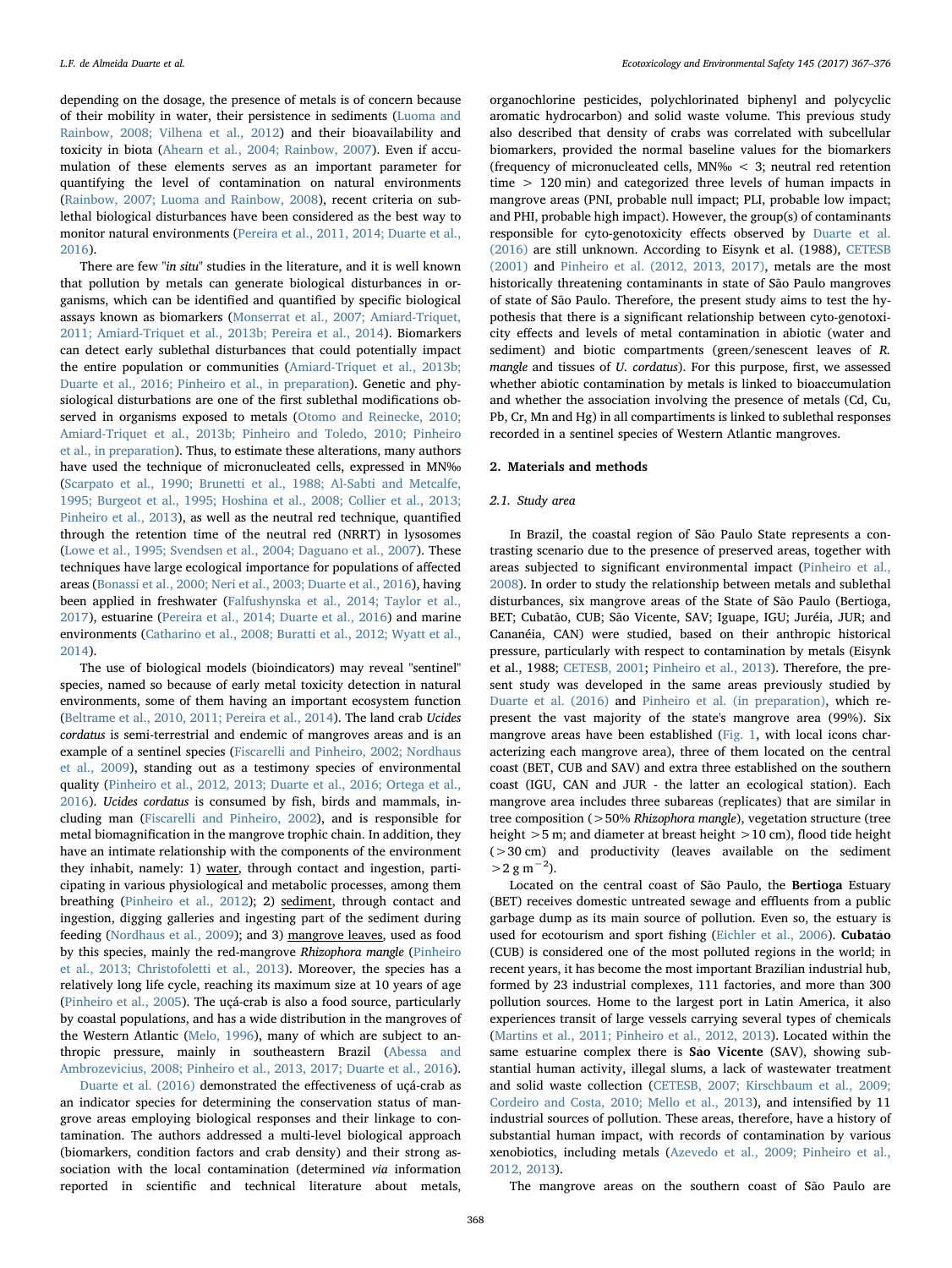<span id="page-2-0"></span>

Fig. 1. Location of the six mangrove areas sampled in the state of São Paulo (Brazil), represented by 18 subareas located in the central and southern coasts (Source: Satellite images from Google Earths® redrawn by Gustavo Pinheiro). Each mangrove area is represented by a symbol that informs the principal anthropic impact or its main characteristics of environmental condition.

approximately 80–200 km away from the mangrove areas found on the central coast. The southern coast contains estuaries containing well conserved areas, though some of these areas have already exhibited effects of indirect anthropogenic influence. The entire estuarine system, which includes Cananéia, Iguape, and Juréia, is located within a single environmental protection area (EPA) that also includes an expressive part of the state of Paraná coast. Together, these landmasses form the Lagamar Complex, one of the largest estuarine complexes in Brazil, and recognized in 1991 as the first Brazilian Biosphere Reserve by UNESCO. It covers  $3287 \text{ km}^2$  and includes other interconnected basins [\(ISA,](#page-8-18) [1998\)](#page-8-18). Located in the northeastern portion of this complex there is an area known as Iguape (IGU), which until the early 1990s received significant waste discharge from rich heavy metal mining in the Ribeira River approximately 5.5 metric tons per month of Pb, Zn, Ag, As, Cd, Cu, and Cr, according to [Eysink et al. \(1988\)](#page-7-15) and [CETESB \(2000, 2007\)](#page-7-16). The area known as Cananéia (CAN) is located 50 km to the southwest. It includes preserved mangroves and excellent environmental quality ([Duarte et al., 2014, 2016\)](#page-7-17). The mangroves in Juréia (JUR) are located approximately 50 km northeast of Iguape, and are located inside the Juréia-Itatins Ecological Station (EEJI). The human population is smaller in this region and depends on traditional extractive activities that are free of contaminants ([Souza and Barrela, 2001; Marques and](#page-8-19) [Duleba, 2004; Pinheiro et al., 2013\)](#page-8-19). The station is therefore effective in protecting local biodiversity ([Bruner et al., 2001\)](#page-7-18). In summary, Cananéia and Juréia are considered pristine estuarine regions of São Paulo State ([Azevedo et al., 2009; Duarte et al., 2016](#page-7-14)).

# 2.2. Collection of samples from abiotic and biotic compartments (water, sediment, U. cordatus tissues and R. mangle leaf stages) and methods for metal quantification

All samples were collected in winter/2011 according to the protocol described in [Pinheiro et al. \(2012, 2013\)](#page-8-10). In each mangrove subarea, three water samples (100 mL) obtained from the U. cordatus burrows were collected by suction using a silicone hose and stored in labeled polyethylene bottles. Thus, 54 samples of water (6 areas vs. 3 subareas vs.3 samples) were obtained. In the same mangrove subareas, three sediment samples were also collected (500 g) from a depth of up to 10 cm near the uçá crab burrows, but in a zone without bioturbation signs ([Pülmanns et al., 2014](#page-8-20)). Each of 54 samples had their roots previously removed with plastic sieves and placed in labeled polyethylene flasks. The choice of crab tissues as well as the tree foliar stages for metals quantification was determined based on the preliminary screening performed by [Pinheiro et al. \(2012\).](#page-8-10) Considering this bioaccumulation study, the hepatopancreas (midgut gland with detox functions in crustaceans) and muscle (source of human food) were sampled, while for the red mangrove trees it was selected the green and senescent leaves (preferential food items for the crab, according to [Christofoletti](#page-7-19) [et al., 2013](#page-7-19)).

In each mangrove subarea, 20 leaves of R. mangle were sampled for each foliar maturation stage (green mature and pre-abscission senescent) according to [Pinheiro et al. \(2012\).](#page-8-10) Leaves were removed with pruning shears and placed in labeled plastic bags for transport to the laboratory. Leaves were immediately washed (1st washing in running water; water with 5% neutral detergent; 2nd washing in running water; solution of distilled water saturated with HCl; and a large volume of distilled water), to prevent atmospheric contamination of these tissues.

U. cordatus specimens were hand-caught inside their galleries by the "braceamento" method (directly by inserting the crab-catchers arm into the gallery) or with a "redinha" (an artisanal trap constructed by crabcatchers with nylon cord), according to [Fiscarelli and Pinheiro \(2002\)](#page-7-8). For purposes of standardization, metals in the crab tissues were analyzed only for intermolt adult males (CW, carapace width  $> 60$  mm) ([Pinheiro et al., 2012\)](#page-8-10), avoiding any effect of sex, molting and life stage, as previously reported for other decapod crustaceans by [Chou et al.](#page-7-20) [\(2000\)](#page-7-20) and [Chen et al. \(2005\)](#page-7-21). The animals collected underwent biometric procedures, including body size (CW) measurements using precision calipers (0.01 mm) and total wet weight (WW) measurements using a precision scale (0.01 g). Captured specimens  $(n=54)$  were placed in coolers with bags of ice and transported to the laboratory,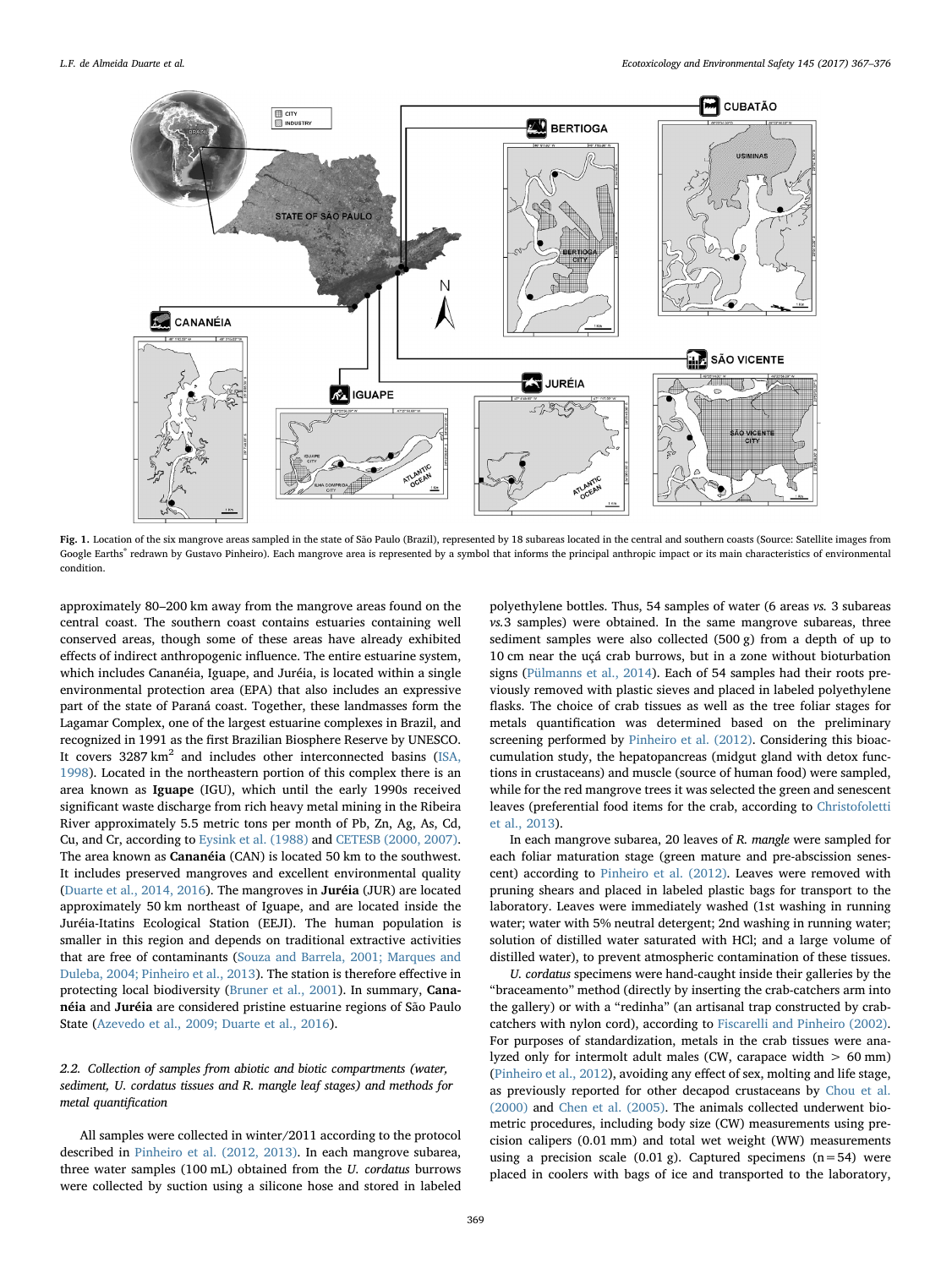where they were brushed to remove mud. Captured adult crabs (measured with 0.05-mm precision calipers), were dissected with sterilized scissors and tweezers to remove samples of muscle and hepatopancreas, in standardized locations: (i) muscle of the chelar propodus, known for high metal accumulation verified by [Chen et al. \(2005\)](#page-7-21); and (ii) middle lobe of hepatopancreas, which has a particularly high metabolic rate ([Mourente, 1996\)](#page-8-21). Tissue samples  $(n=108)$  were placed in Eppendorf vials, kept frozen (− 20 °C) and transported cold to the CEATOX Laboratory, as described in [Pinheiro et al. \(2012\).](#page-8-10)

Each sample (water, sediment, U. cordatus tissues and leaf stages of R. mangle) was analyzed for six metals (Cd, Cu, Pb, Cr, Mn and Hg) using the mineralization method with  $HNO<sub>3</sub>$  at 65%, according to [Basset et al. \(1981\).](#page-7-22) Analyses were optimized by hollow cathode lamps (LCO), according to the metallic element analyzed, and samples were read using a GBC-932 AA atomic absorption spectrophotometer ([Athanasopoulos, 1994\)](#page-7-23). The equipment was calibrated using metal stock solutions (1000 ppm). The metal concentration of each sample is expressed in micrograms ( $\mu$ g/g) or nanograms ( $\mu$ g/g) of metal per gram of dry tissue, with minimum detected concentration represented as  $\mu$ /g (Cd < 0.01; Cu and Mn < 0.02; Pb and Cr < 0.05) and ng/g (Hg < 0.001).

# 2.3. Diagnosis of sublethal damage in U. cordatus species: genotoxicity via Micronucleus Test (MN‰) and cytotoxicity according to Neutral Red Retention Time (NRRT)

During winter/2013, hemolymph samples were collected for analysis of MN‰ and NRRT, corresponding to 10 specimens/mangrove subarea. The methods are described in detail in [Duarte et al. \(2016\)](#page-7-10).

#### 2.4. Statistical analysis

Excel and R 2.13.0 were used to design the figures and perform the statistical analyses ([Ihaka and Gentleman, 1996](#page-8-22)). The average concentration of the six total metals (Cu, Cd, Cr, Mn, Pb and Hg) quantified in the biotic and abiotic compartments of the 18 subareas were gathered in six different matrices of data, namely: Matrix 1, water contamination; Matrix 2, sediment contamination; Matrix 3, environmental contamination (water, W; and sediment, water, W; and sediment, S) (Matrix  $1 +$  Matrix 2); **Matrix 4**, red-mangrove bioaccumulation (green mature leaves, GL; and senescent pre-abscission leaves, SL); Matrix 5, crab bioaccumulation (hepatopancreas, H; and musculature, M); and **Matrix 6**, biota accumulation (Matrix  $4 + 5$ );

Some matrices were correlated using Mantel test based on the Spearman correlation coefficient (r) ([Legendre and Legendre, 1998](#page-8-23)) in order to infer and presuppose the possible bioavailability (biotic intake from environmental contamination) and transfer (exposure routes between compartments) of the quantified metals. These analyzes were performed using Vegan package ([Oksanen et al., 2013\)](#page-8-24). It was assumed that the metal bioaccumulation recorded in hepatopancreas and muscle (Matrix 5) was the response variable, while metals in water (Matrix 1), sediment (Matrix 2) and leaves of R. mangle (Matrix 4) were determined as explanatory variables (metals sources for uçá crab). Moreover, the environmental contamination by metals (Matrix 3) was correlated with biota contamination (Matrix 6).

Spearman correlation analyses (which does not require the assumption that the relationship between the variables is linear) were performed using the average of quantified metals (six metals concentrations in six compartments) vs. sublethal biomarkers average (MN‰ e NRRT). We analyzed 72 possible relationships (2 biomarkers vs. 6 metals vs. 6 compartments), whose Spearman coefficients were compared using n-2 degrees of freedom  $(df=94)$  and 5% statistical significance ([Zar, 1999](#page-9-0)). Scatter plots represented relationships with significant linear correlation coefficients between biomarkers and metals in the compartments.

correlations between metal contamination in the abiotic compartments (water and sediment) and the sublethal crab responses (MN ‰ and NRRT) were selected, in order to estimate the probabilities of genocytotoxic impact of metals that were responsible for physiological and genetic injures. The results of cumulative relative frequency for the biomarkers were adjusted to a non-parametric sigmoid model, adapted from [Hovgård and Lassen \(2000\)](#page-8-25), by estimating least squares between metals concentrations and sublethal damages. It was calculated using the following equation:

 $P = 1/(1 + e^{-r(C - CGC50\%)})$ 

Where P is the probability of physiological or genetic impact; r is the slope;  $CGC_{50\%}$  is the metal concentration where the probability of genotoxic (CG) or cytotoxic (CC) impact is 50%; and C, is the metal concentration. The metals concentration in the water and sediment (xaxis) were plotted according with the expected genotoxic and cytotoxic damages (y-axis), represented by micronuclei frequency and neutral red retention time.

#### 3. Results

Copper was detected in all abiotic-biotic compartments, and for all mangrove areas, and the same occurred for manganese. Lead was detected in 67% of the abiotic-biotic compartments (water, sediment and leaves) only in Bertioga and Cubatão, and was not detected in U. cordatus tissues (hepatopancreas and muscle). Chromium was detected for all mangrove areas and was present in 67% of the abiotic-biotic compartments, but was undetected in water samples and crab muscle. Cadmium was present, like lead, in 50% of the abiotic-biotic compartments, except in water samples and crab tissues. Similar association occurred with mercury, being detected in 50% of compartments (sediment, hepatopancreas and musculature) and in all of the studied areas.

The animals used for sublethal damage assessment had an average carapace width of 77.41 mm  $(\pm 5.53)$  and an average weight of 210.7 g  $(\pm 38.92)$ . Genotoxicity results (MN‰) in mangroves were in the following order:  $SAV > CUB = BET = IGU > JUR = CAN$ . A similar order for cytotoxicity results (NRRT), were as follows:  $CUB > BET$  =  $SAV \geq IGU > CAN > JUR$ .

Mantel tests did not indicate a significant correlation  $(r=0.15;$  $p > 0.05$ ) for water contamination by metals (Matrix 1) and its accumulation in the tissues of U. cordatus (Matrix 5), the same occurring between this last matrix and sediment contamination (Matrix 2)  $(r=0.04; p>0.05)$ . However, there was a high positive and significant correlation ( $r=0.72$ ;  $p=0.0001$ ) between environmental contamination (Matrix 3) and biotic contamination (Matrix 6), possibly evidencing the transfer of metals from the abiotic to the biotic compartments. Also, a positive and significant association  $(r=0.29, p=0.04)$  was confirmed between the bioaccumulation of metals in leaves of R. mangle and uçá crab (Matrix 4 vs. Matrix 5), inferring that feeding is the main route for metal intake for U. cordatus.

[Table 1](#page-4-0) illustrates the correlations verified between metal concentration in the environmental compartments and the sublethal damages (MN‰ and NRRT) recorded for U. cordatus. From the 72 possible correlations, only 13.9%  $(n=10)$  presented significant Spearman correlation coefficients ( $p < 0.05$ ), five of them for each biomarker (05 correlations with Cu; 03 with Pb; and 02 with Hg). [Fig. 2](#page-4-1) presents significant linear correlation ( $p < 0.05$  and determination coefficients [R2] superior to 0.70). From these 10 significant Spearman correlations, only 2 involving the metal Pb (in senescent leaf and sediment) were related linearly ( $p < 0.05$ ) to sublethal damage. There was no dose-response relationship involving Mn, Cd and Cr.

The mean concentration of Cu (in hepatopancreas of U. cordatus), Pb (in water and senescent leaves of R. mangle) and Hg (in sediment) were significantly associated with uçá crab genotoxicity (MN‰). In addition, there was a significant negative correlation between the cytotoxicity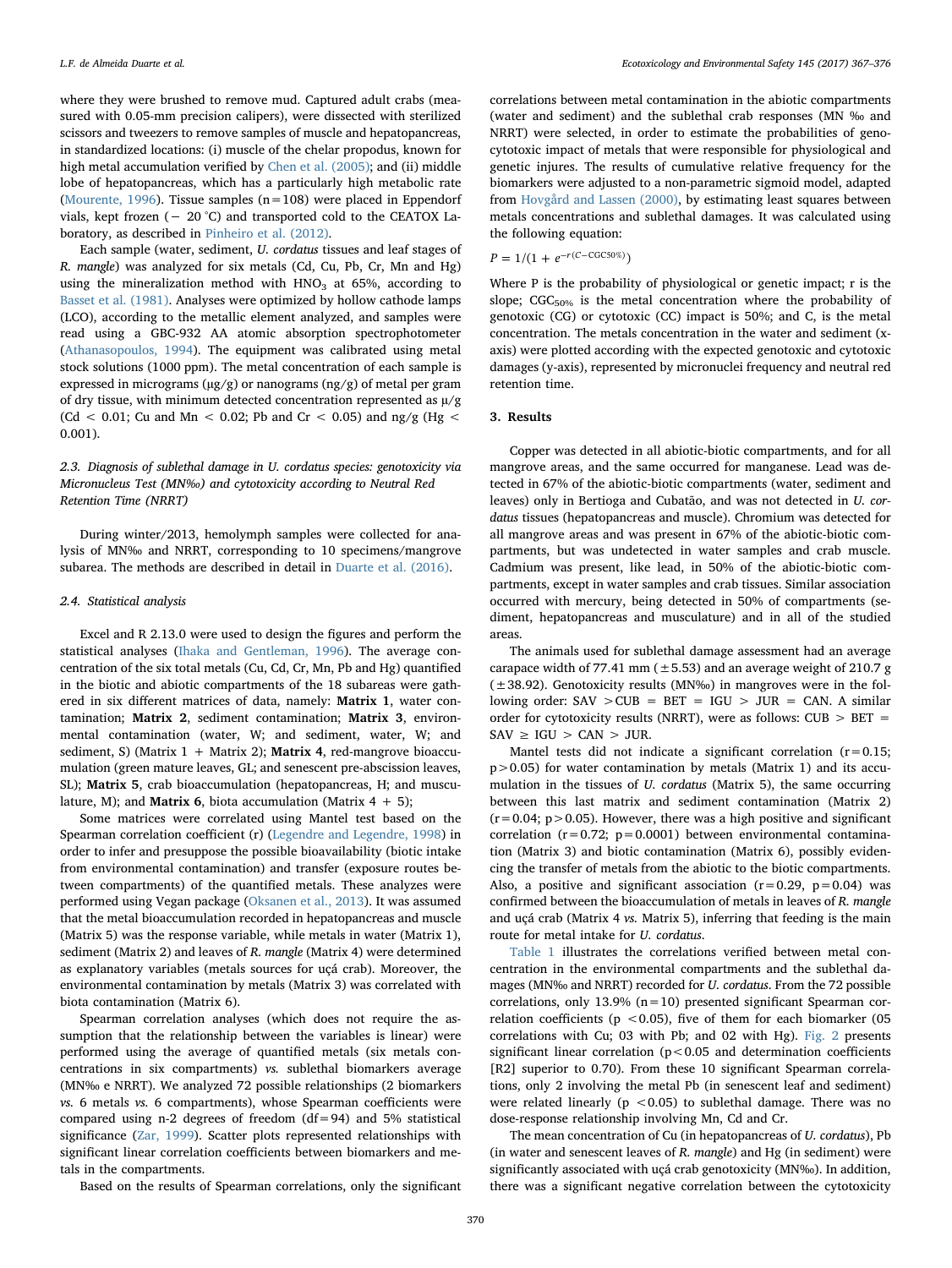#### <span id="page-4-0"></span>Table 1

Spearman's correlations (r) considering the empirical points of the relationship involving mean frequency of micronucleus (MN/1000 cells) and neutral red retention time (NRRT minutes) in U. cordatus vs. concentration of each metal (Cu, Cr, Mn, Hg, Pb and Cd) in the environmental compartments studied (WA = water; SE = sediment; GL = green and SL  $=$  leaves of R. mangle; MU  $=$  muscle and HE  $=$  hepatopancreas of U. cordatus). The correlations highlighted in bold and with an asterisk  $(*)$  were significant (p < 0.05). The dashes (-) represent the relationships that were not possible to analyze due to incomplete data or low sample size (less than 3).

| Metal       | Compartment            | MN (%0)                  | NRRT (min.)              |
|-------------|------------------------|--------------------------|--------------------------|
| Cu          | WA                     | $-0,15$                  | 0.36                     |
|             | SE                     | 0.36                     | $-0.57$                  |
|             | GL                     | 0.41                     | $-0.75*$                 |
|             | SL                     | 0.33                     | $-0.64*$                 |
|             | MU                     | 0.16                     | $-0.54*$                 |
|             | HE                     | $0.70*$                  | $-0.58*$                 |
| $_{\rm Cr}$ | WA                     |                          |                          |
|             | SE                     | $-0,29$                  | 0.40                     |
|             | ${\rm GL}$             |                          |                          |
|             | SL                     |                          |                          |
|             | MU                     |                          |                          |
|             | HE                     | 0.39                     | 0.01                     |
| Mn          | WA                     |                          |                          |
|             | SE                     | $-0.16$                  | 0.47                     |
|             | GL                     | 0.11                     | 0.40                     |
|             | SL                     | 0.12                     | 0.34                     |
|             | MU                     | 0.41                     | $-0.03$                  |
|             | HE                     | 0.17                     | 0.04                     |
| Hg          | WA                     | $\overline{\phantom{0}}$ |                          |
|             | SE                     | $0.68*$                  | $-0.41$                  |
|             | GL                     | -                        |                          |
|             | SL                     |                          |                          |
|             | MU                     | $-0.17$                  | 0.40                     |
|             | HE                     | 0.26                     | 0.05                     |
| Pb          | WA                     | $0.81*$                  | $-0.02$                  |
|             | SE                     | $-0.40$                  | $-0.94*$                 |
|             | ${\rm GL}$             | $0.72*$                  | 0.25                     |
|             | SL                     | $0.98*$                  | 0.08                     |
|             | MU                     | -                        | -                        |
|             | HE                     |                          |                          |
| Cd          | WA                     |                          |                          |
|             | SE                     | 0.49                     | $-0,34$                  |
|             | ${\rm GL}$             | $-0,20$                  | 0.46                     |
|             | SL                     | $-0,37$                  | $-0,43$                  |
|             | $\mathbf{M}\mathbf{U}$ |                          |                          |
|             | HE                     | $\overline{\phantom{0}}$ | $\overline{\phantom{0}}$ |

(NRRT) to U. cordatus and copper (in senescent leaves of R. mangle, muscle and hepatopancreas of U. cordatus) and lead contamination (in sediment) [\(Table 1\)](#page-4-0).

[Fig. 3](#page-5-0) presents the probability estimates of geno-cytotoxic damage in uçá crab as a function of lead and mercury contamination in abiotic compartments (for metals showing a significant association with biomarkers). The estimates were seen only for Pb (in water and sediment) and Hg (in sediment). The slope estimates (r), as well as the 50%

probabilities (CG<sub>50</sub>, genotoxic concentration; and CC<sub>50</sub>, cytotoxic concentration) were significant ( $p < 0.05$ ). For lead the probability of damage in 50% of the samples was 0.171 µg/g (in water) and 6.49 µg/g (in sediment), while for mercury this value was 162.8 ng/g (in sediment).

#### 4. Discussion

Previous studies proved that U. cordatus is a good model for metal assessment, acting as important bioindicators of mangrove areas, due to its susceptibility to metal bioaccumulation [\(Pinheiro et al., 2012;](#page-8-10) [Ortega et al., 2016\)](#page-8-10), to sublethal damage responses [\(Pinheiro et al.,](#page-8-12) [2013\)](#page-8-12) and genetic diversity changes [\(Banci et al., 2017](#page-7-24)). In the present study, a conspicuous dose-responses relationship among all metals and biomarkers were not expected because the bioavailability and speciation of these contaminants are unknown [\(Rainbow, 2007](#page-8-4)). However, evidence of these associations were found here and confirm that U. cordatus is an effective metal bioindicator.

Abiotic contamination (water and sediment) by metals was linked to the accumulation in the biotic compartments (leaves and crab). This was revealed by the Mantel test, confirming the ecotoxicological model that deals with processes of transference of chemical elements from the environment to the organisms ([Luoma and Rainbow, 2008\)](#page-8-3). In addition, the data also confirm that metal contamination in U. cordatus are better explained by the concentration of these pollutants in the leaves of R. mangle than in water or in the sediment sample. This is explained by the use of the leaves of the mangrove litter as the main food item for the crab [\(Christofoletti et al., 2013](#page-7-19)), determining the contribution of this food source as a primary route of contamination in U. cordatus. Obviously, it should be considered that this is related to the selected metals and the crab tissues used for the analysis reported in the present study, however other metals (eg. Zn and As) and / or body structures (eg. gills and carapace), could have different routes of accumulation ([Luoma and Rainbow, 2008\)](#page-8-3).

The choice of biomarkers to evaluate sublethal damage in U. cordatus was based on the ecological relevance of the evaluated responses, as suggested by [Bonassi et al. \(2000\),](#page-7-4) [Neri et al. \(2003\)](#page-8-26) and [Svendsen](#page-8-27) [et al. \(2004\).](#page-8-27) According to these authors, cytotoxicity and genotoxicity can lead to cell death, starting a cascade of events that promotes tissues, organs and individual damage and consequently affect the entire crab population and community. The use of biomarkers such as micronuclei and lysosomal integrity in different species inhabiting various areas across the region covered by the OSPAR Convention, reveal the importance of cyto and genotoxicity levels in ecosystem assessments. Lysosomal membrane stability has recently been adopted by UNEP as part of the first tier of techniques for assessing harmful impacts within the Mediterranean Pollution Programme [\(OSPAR, 2013\)](#page-8-28). In this way, they are promising tools for the detection of adverse effects caused by pollutants [\(Amiard-Triquet et al., 2013b; Amiard-Triquet and Amiard,](#page-7-3) [2013a; Duarte et al., 2016](#page-7-3)). The ecological relevance of the biomarkers

<span id="page-4-1"></span>

Fig. 2. Significant linear correlation (p<0.05 and determination coefficients [R2] superior to 0.70) considering the empirical points of the relationship involving mean frequency of micronucleus (MN/1000 cells) and neutral red retention time (NRRT minutes) in U. cordatus vs. concentration of each metal (Cu, Cr, Mn, Hg, Pb and Cd) in the environmental compartments studied (water, sediment, leaves green/senescent of R. mangle and body structures of U. cordatus).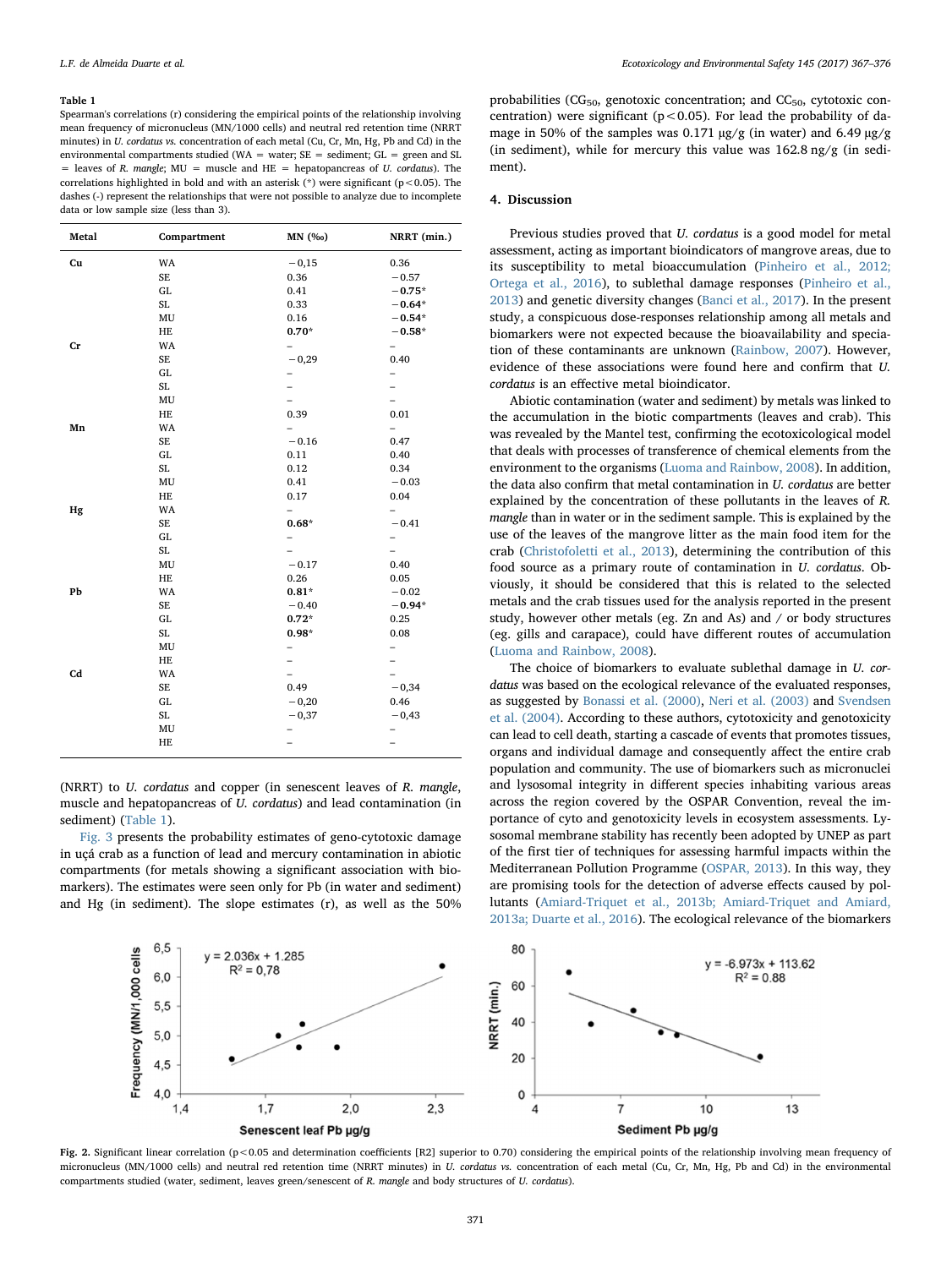<span id="page-5-0"></span>

Fig. 3. Probability estimate of cytogenotoxic impact for U. cordatus as a function of Hg concentration ( $ng/g$ ) in sediment, Pb ( $\mu g/g$ ) in water and in sediment. Values obtained for micronucleus (MN ‰) and neutral red retention time (NRRT) are also represented for each mangrove area using symbols. The black dashed arrows indicate the concentration where cytogenotoxic impact occurs at 50% probability  $(CG_{50}$ , genotoxic concentration; and  $CC_{50}$ , cytotoxic concentration). The colors within the plot area indicate the damage categories suggested for baseline values of genotoxicity (MN ‰) and cytotoxicity (NRRT) in mangrove areas, according to [Duarte et al. \(2016\),](#page-7-10) where: Green: PNI probability of no impact (PNI); Yellow: probability of low impact (PLI), and Red: probability of high impact (PHI). (For interpretation of the references to color in this figure legend, the reader is referred to the web version of this article).

used in the present study indicate their use for assessing the conservation status of mangroves, allowing their proper categorization. This fact was con firmed through the response values of MN ‰ (genotoxicity) and NRRT (cytotoxicity), in the following hierarchical sequences:  $SAV > (CUB = BET = IGU) > (CAN = JUR)$  and  $CUB > BET >$ SAV>IGU>CAN>JUR), respectively. Speci fically for metal contamination, [Pinheiro et al. \(in preparation\)](#page-8-16) diagnosed the environmental contamination of the same areas studied here as a function of metals in the abiotic compartments (water and sediment), verifying the following hierarchical sequence  $CUB > BET > (SAV = IGU) > CAN > JUR$ . Therefore, the results presented in the above study are consistent with a history of environmental contamination of these mangrove areas (Pinheiro et al., 2013, in preparation; [Duarte et al., 2016;](#page-7-10) [Banci et al.,](#page-7-24) [2017\)](#page-7-24), corroborating the data presented here.

Genetic damage can lead to genetic erosion and, above all, compromise the resilience of the species to selective environmental pressures ([Bijlsma and Loeschcke, 2012\)](#page-7-25). Cellular damage occurs by lipid peroxidation (LPO), when free radicals attack cell membranes, promoting structural and permeability changes, and resulting in cellular apoptosis. Thus, LPO is associated with aging and cancer, which may also be a response triggered by pollutants toxicity [\(Ferreira and](#page-7-26) [Matsubara, 1997\)](#page-7-26).

The neutral red assay is a biomarker endowed with broad plasticity for e ffectively demonstrating cytotoxic impacts due to contamination by organic or inorganic compounds [\(Svendsen et al., 2004\)](#page-8-27). However, the possible relationship of genotoxicity and speci fic metal contamination is still questionable. Although this association is indicated in studies with di fferent organisms and metal concentrations, whether it is lead ([Çelik et al., 2005; Piao et al., 2007; Alghazal et al., 2008; Tapisso](#page-7-27) [et al., 2009; García-Lestón et al., 2010](#page-7-27)), copper [\(Franke et al., 2006;](#page-7-28) [Serment-Guerrero et al., 2011](#page-7-28)), chrome ([Papageorgiou et al., 2008](#page-8-29)), cadmium [\(Seoane and Dulout, 2001; Bertin and Averbeck, 2006;](#page-8-30) [Ahmed et al., 2010; Otomo and Reinecke, 2010\)](#page-8-30), manganese ([Gauthier](#page-7-29) [et al., 2004; Erbe et al., 2011\)](#page-7-29) and mercury ([Al-Sabti and Metcalfe,](#page-7-30) [1995](#page-7-30) ; [Porto et al., 2005](#page-8-31) ; [Cavas, 2008](#page-7-31)). According to [Luoma and](#page-8-3) [Rainbow \(2008\)](#page-8-3), the hierarchy of toxicity by metals analyzed in the present study on aquatic organisms is as follows:  $Hg > Cu > Cd > Pb > Cr.$ 

Positive and signi ficant correlations were detected, involving the number of micronucleated cells (MN ‰ ) vs. concentrations of Hg (sediment), Pb (water and green leaves) and Cu (hepatopancreas), as well as the negative signi ficant correlations among mean neutral red retention time (NRRT) vs. concentrations of Cu (sediment and green/senescent leaves) and Pb (sediment). Although the correlation between two independent variables does not imply causality ([Zar, 1999](#page-9-0)), these results argue in favor of a possible association between genomic damage, physiological integrity and the concentration increase of these metals in the above mentioned compartments. It is also noted that all compartments were associated with geno-cytotoxicity damage in the species studied here. Therefore, cytogenetic depletion may be related to contamination by several sources, requiring a more holistic view on pollution in estuarine systems.

Lead concentration in water samples, which were above the threshold limits established in Brazil (0,01 μg/g, according to [Brasil,](#page-7-32)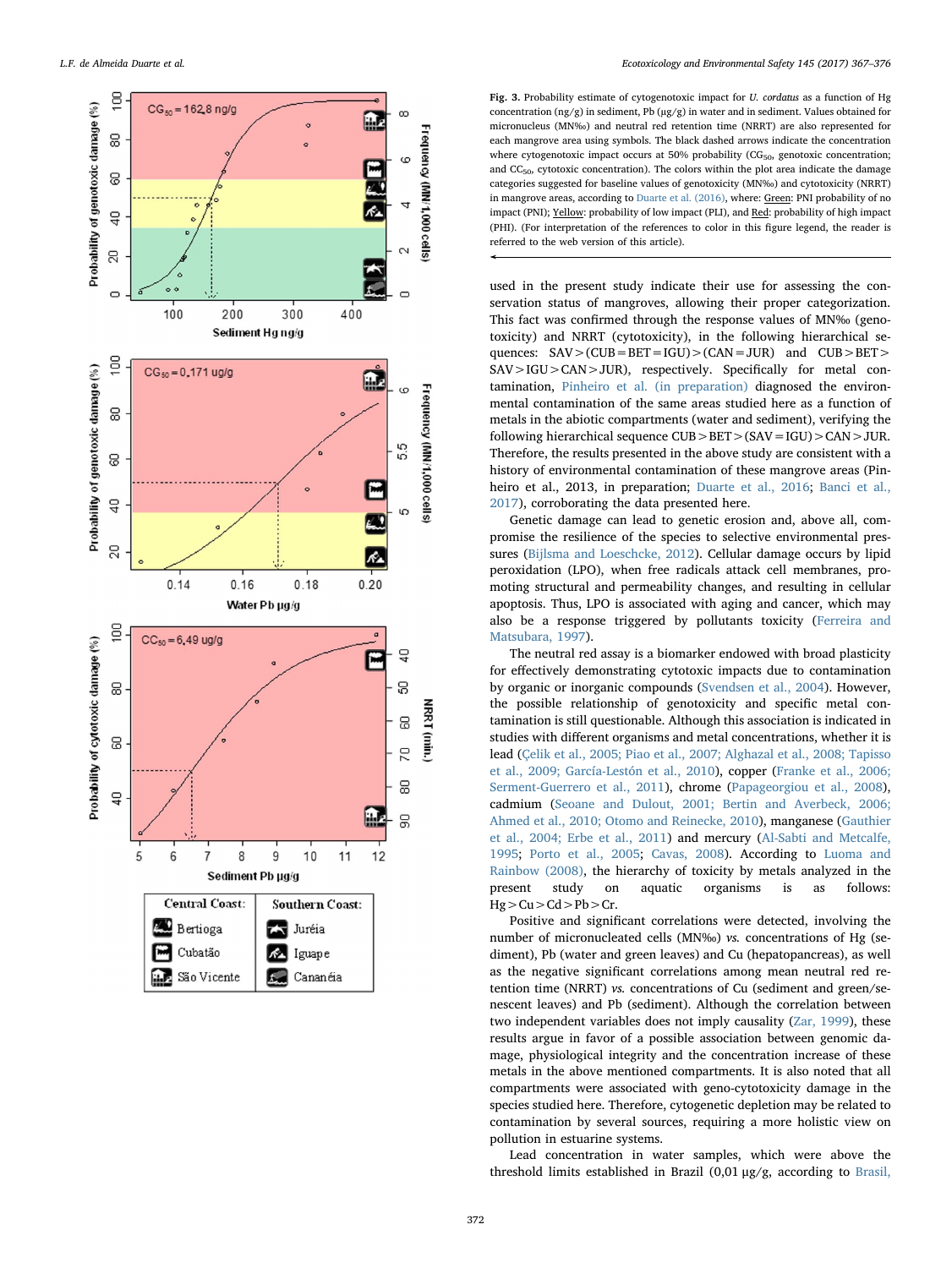[2005\)](#page-7-32), may be related to the observed genetic impact, as well as the concentration of this metal in the sediment (but below the guideline values – see PEL, Probable Effect Level; and TEL, Threshold Effect Level in Environmental Canada, 1999), leading to the highest physiological damage recorded. The same idea applies to the relationship between sublethal damage and the bioaccumulation of Pb and Cu in the leaves of R. mangle (without guidelines values established for plant contamination), as well as in relation to the concentration of Cu in the tissues of the crab. Although good mangrove quality is assured by Hg concentrations in the sediment below the PEL, the recorded contamination may also be determining the genotoxicity. Therefore, all these metals at low concentrations in the environmental compartments described above can determine the cytogenotoxic to the crab in the State of São Paulo mangroves.

It is important to note that genotoxicity tests are highly sensitive to genomic damage, even when pollutants are present at low concentrations [\(Monserrat et al., 2007](#page-8-6)). For example, experiments conducted by [Sponchiado et al. \(2011\)](#page-8-32) detected genotoxic effects on the fish Oreochromis niloticus, even when submitted to low concentrations of 17βestradiol (6 ∣g/L), after 24 h of exposure. In this scenario, it is believed that, although metals concentrations are relatively low, they may have genotoxic effect on the crabs in these studied areas. Similarly, the assessment of the integrity of the lysosomal membrane has a greater responsiveness in animals previously exposed to a greater variety and / or concentration of chemicals [\(Lowe et al., 1995; Svendsen et al., 2004](#page-8-8)). Therefore, both biomarkers were effective for indicating toxicity impact, being excellent methods for the differentiation between conserved and contaminated mangrove areas ([Duarte et al., 2016\)](#page-7-10). The present study also confirms U. cordatus as an excellent bioindicator of the conservation of mangroves status in view of their biological characteristics [\(Pinheiro et al., 2005, 2012, 2013; Nordhaus et al., 2009;](#page-8-13) [Christofoletti et al., 2013\)](#page-8-13) and considering the history of each studied area, as diagnosed by [Pinheiro et al. \(2012, in preparation\)](#page-8-10) and [Duarte](#page-7-10) [et al. \(2016\)](#page-7-10).

However, it is important to emphasize that genetic damage and low physiological integrity can result from the synergistic effect of the metals studied here and other pollutants present in the mangrove areas, given the history of intrinsic contamination in each region [\(Gutberlet,](#page-8-33) [1996; Duarte et al., 2016; Pinheiro et al., in preparation](#page-8-33)). Other pollutants could include sulfur and nitrogen oxides, monoxide / carbon dioxide, methane, hydrocarbons, organochlorines, chlorinated phenols, fluorides, aldehydes, acids, particulate matter, all of which are already detected in the estuarine system of São Vicente and Cubatão [\(CETESB,](#page-7-11) [2001, 2007; Torres et al., 2015; Taniguchi et al., 2016\)](#page-7-11), as well as emerging pollutants such as illicit drugs ([Pereira et al., 2016\)](#page-8-34). Therefore, it should be considered that other compounds not quantified in the present study could also influence the cytogenotoxic impacts measured here (Marchand [et al., 2013\)](#page-8-35).

A study previously conducted by [Duarte et al. \(2016\),](#page-7-10) in the same mangrove areas of the present study, proposed guideline values to categorize the levels of cytotoxic impacts by NRRT (>120 min, "Probably No Impact"; 60-120 min, "Probable Low Impact"; and <60 min, "Probable High Impact") and genotoxic by MN‰ (<3 MN‰, "Probably No Impact"; 3–5 MN‰, "Probable Low Impact"; and >5 MN‰, "Probable High Impact"). Although the bioavailability relevance of metals is recognized ([Luoma and Rainbow, 2008\)](#page-8-3), the probabilities of expected impacts greater than 70% reported here were associated with a "probable high impact " for all cases, reinforcing the cytogenetic damages linked to the concentration of metals in the compartments.

Mercury, for example, has a genetic impact probability of 50%  $(CG_{50})$  associated with 162.8 ng/g concentration in sediment, while the value of TEL for this metal (130 ng/g) was very close to the lower limit of the "probable low impact" category. Thus, the values of TEL and PEL for U. cordatus indicate an ideal criterion for the accumulation of Hg in mangroves. Thus, the results obtained in the present study  $(CG_{50} = 162.8 \text{ ng/g})$  corroborate with those found by [Choueri et al.](#page-7-33)

[\(2009\).](#page-7-33) According to these authors, Hg concentrations between 80 and 320 ng/g are indicative of "moderate contamination", revealing "high contamination" when concentrations are above 320 ng/g.

Due to the presence of lead in the most contaminated areas (CUB and BET), it was not possible to observe the behavior of the probabilities in situations of "Probable No Impact" (Pb in water) and "Probable Low Impact" (Pb in sediment). In this case, the probabilities of 50% geno and cytotoxic impact were already in "probable high impact", in both water and sediment. The concentration obtained for such average probability was well above 0.01  $\mu$ g/g, which is the reference concentration for quality brackish water (see CONAMA # 357/2005), although well below the values of TEL and PEL (30 and 110 mg/g in the sediment, respectively). The results obtained in the present study  $(CC_{50} = 6,49 \text{ µg/g})$  again align with the results found by [Choueri et al.](#page-7-33) [\(2009\),](#page-7-33) showing a "moderate contamination" when the concentration of Hg in the sediment ranged from 10.3 to 22.1  $\mu$ g/g, with values indicating "high contamination" when above 320 ng/g. Therefore, it is perceived that the values established by the Canadian agency for lead were supposedly underestimated for U. cordatus, because with a concentration almost three times lower than the TEL, the species were already under a situation of "probable high" physiological impact. Obviously these results are correlations and projections, and it would be necessary to perform controlled laboratory experiments to test this premise. In addition, the sigmoidal model applied for probabilities determination has some limitations, since it assumes the highest sublethal damage observed as 100%, in addition to recommending a direct association (dose-response) between the involved variables (metalbiomarker). However, it should be taken into consideration that the Santos Estuary System has already been considered the most polluted estuary in the world ([Silva et al., 2002](#page-8-36)). In addition, considering that the objective of this study was to evaluate correlations between variables that were statistically significant, it is believed that the probabilities estimates found are assertively reflecting the species exposure to the metals in the abiotic compartments.

The results obtained in the present study show the successful application of biomarkers to indicate areas under greater (or lesser) contamination by metals, and can be used as an additional tool in studies on conservation status of mangrove ecosystems. The effective use of U. cordatus as a sentinel species as well as the applicability of the two biomarkers in determining the conservation status of Western Atlantic mangroves has also been demonstrated, although other species of the same ecological value can be similarly studied in other mangroves around the world. Thus, studies with species of endemic brackish crustaceans would provide additional information on the conservation status of mangroves. Studies estimated that in 25 years (1980 and 2005) there was a subtraction of 20% (3.6 million ha) of mangroves areas, mainly for deforestation and other uses, the main ones being for shrimp farming ([FAO, 2007](#page-7-34)). Unfortunately, Brazil follows this trend, and although mangrove conservation in Brazil is ensured by legislation (eg, Brazilian Forest Code, CONAMA Resolutions and the National Coastal Management Plan), several anthropic tensors have affected this ecosystem ([Santos et al., 2014; Santos and Bitencourt,](#page-8-37) [2016\)](#page-8-37), corresponding to a decrease in the Brazilian mangroves areas by more than 5%.

The information generated in this study can guide enforcement agencies to use effective measures for environmental management, based on a more integrative approach, using easier, faster and low operational cost protocols, as suggested here.

## Acknowledgments

The authors would like to thank the São Paulo State Research Foundation (FAPESP) for awarding financial aid to MAAP for the Uçá III Project (Case # 2009/14725-1) and a Ph.D. Scholarship to LFAM (Case # 2010/01552-9). The authors are also grateful to the Brazilian National Council for Scientific and Technological Development (CNPq)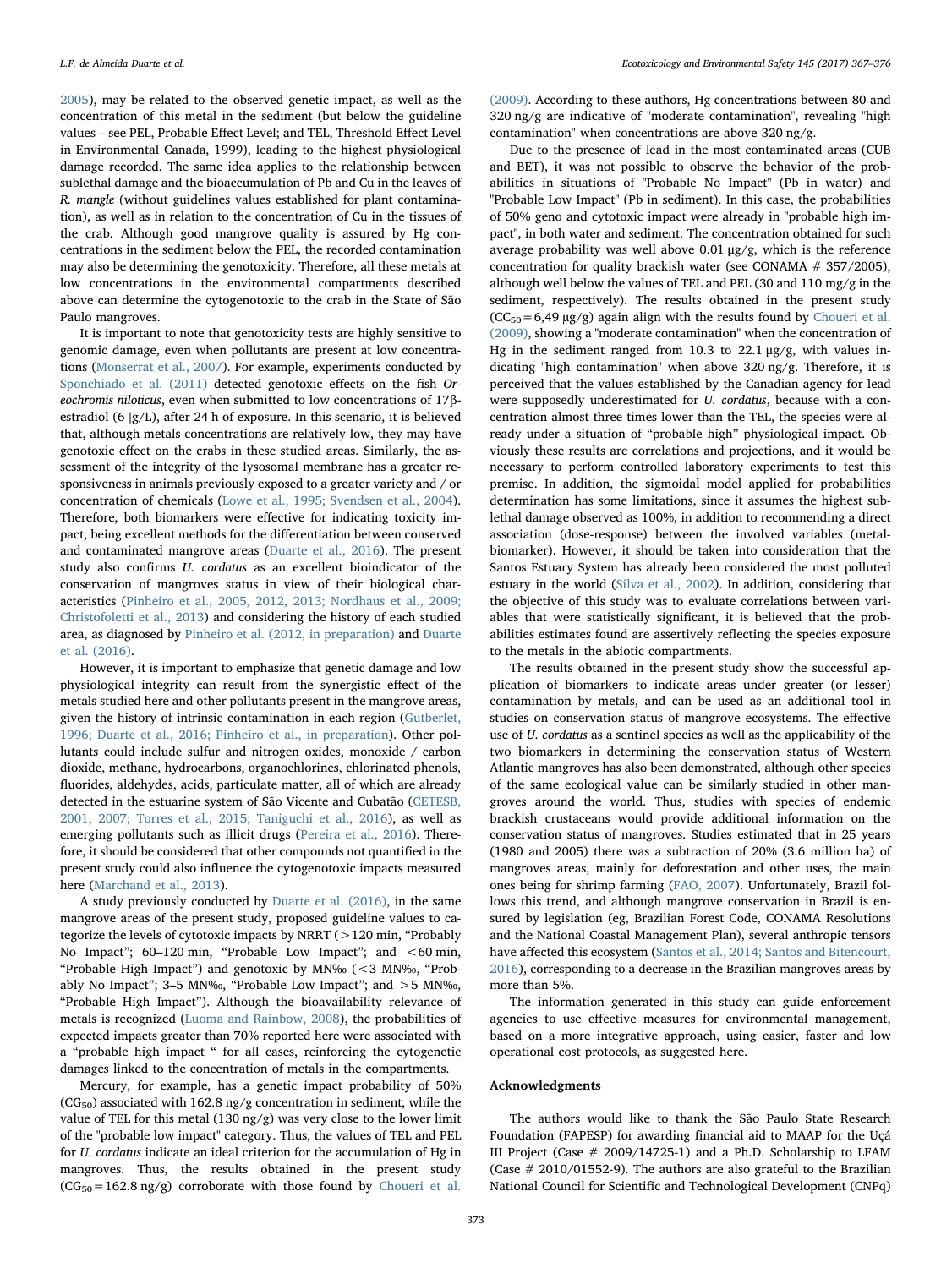for a scientific productivity grant (triennium 2010–2012) to MAAP (Case # 302813/2010-1) and CDSP (Case #307074/2013-7). The authors would like to thank biologists Caio Nobre, Pablo Silva and Sérgio Asche for their support in field expeditions and laboratory activities. In addition, the authors are grateful to Gustavo Pinheiro for preparing the maps and symbols representing the mangrove areas in this study. Data was obtained with official license to collect zoological material provided by the Brazilian Institute of the Environment and Renewable Natural Resources (SISBIO/IBAMA-MMA) to MAAP (# 13581-1), as well as the authorization from the Brazilian Forest Institute's Scientific-Technical Commission (COTEC/FF) (SMA Case # 260108-009.809/ 2010), to perform sample collections in the Juréia-Itatins Ecological Station (JIES).

### References

- <span id="page-7-9"></span>Abessa, D.M.S., Ambrozevicius, A.P, 2008. Poluição aquática e tratamento de esgotos, Cap. 04, pp. 41–54. In: Oliveira, A.J.F.C., Pinheiro, M.A.A., Fontes, R.F.C., (Orgs.). Panorama Ambiental da Baixada Santista. Universidade Estadual Paulista - Campus Experimental do Litoral Paulista, 1ª Edição, ISBN 978-85-61498-02-3, São Vicente (SP), 127p.
- <span id="page-7-1"></span>[Ahearn, G.A., Manadal, P.K., Mandal, A., 2004. Mechanisms of heavy-metal sequestration](http://refhub.elsevier.com/S0147-6513(17)30463-3/sbref1) and detoxifi[cation in crustaceans: a review. J. Comp. Physiol. B, New Y. 174,](http://refhub.elsevier.com/S0147-6513(17)30463-3/sbref1) 439–[452](http://refhub.elsevier.com/S0147-6513(17)30463-3/sbref1).
- [Ahmed, M.K., Parvin, E., Arif, M., Akter, M.S., Khan, M.S., Islam, M.M., 2010.](http://refhub.elsevier.com/S0147-6513(17)30463-3/sbref2) [Measurements of genotoxic potential of cadmium in di](http://refhub.elsevier.com/S0147-6513(17)30463-3/sbref2)fferent tissues of fresh water climbing perch Anabas testudineus [\(Bloch\), using the comet assay. Environ. Toxicol.](http://refhub.elsevier.com/S0147-6513(17)30463-3/sbref2) [Pharmacol. 30, 80](http://refhub.elsevier.com/S0147-6513(17)30463-3/sbref2)–84.

[Alghazal, M., Sutiakova, I., Kovalkovicova, N., Legath, J., Falis, M., Pistl, J., 2008.](http://refhub.elsevier.com/S0147-6513(17)30463-3/sbref3) [Induction of micronuclei in rat bone marrow after chronic exposure to lead acetate](http://refhub.elsevier.com/S0147-6513(17)30463-3/sbref3) [trihydrate. Toxicol. Ind. Health 30, 587](http://refhub.elsevier.com/S0147-6513(17)30463-3/sbref3)–593.

- <span id="page-7-30"></span>[Al-Sabti, K., Metcalfe, C.D., 1995. Fish micronuclei for assessing genotoxicity in water.](http://refhub.elsevier.com/S0147-6513(17)30463-3/sbref4) [Mutat. Res. 343, 121](http://refhub.elsevier.com/S0147-6513(17)30463-3/sbref4)–135.
- [Amiard-Triquet, C., Amiard, J.C., 2013a. In: Amiard-Triquet, C., Amiard, J.C., Rainbow,](http://refhub.elsevier.com/S0147-6513(17)30463-3/sbref5) [P.S. \(Eds.\), Behavioral Ecotoxicology. Ecological Biomarkers. CRC Press /](http://refhub.elsevier.com/S0147-6513(17)30463-3/sbref5) [Taylor & Francis Group, pp. 253](http://refhub.elsevier.com/S0147-6513(17)30463-3/sbref5)–277.
- <span id="page-7-3"></span>[Amiard-Triquet, C., Cossu-Leguille, C., Mouneyrac, C., 2013b. In: Amiard-Triquet, C.,](http://refhub.elsevier.com/S0147-6513(17)30463-3/sbref6) [Amiard, J.C., Rainbow, P.S. \(Eds.\), Biomarkers of Defense, Tolerance and Ecological](http://refhub.elsevier.com/S0147-6513(17)30463-3/sbref6) [Consequences. Ecological Biomarkers. CRC Press / Taylor & Francis Group \(450p.\).](http://refhub.elsevier.com/S0147-6513(17)30463-3/sbref6)
- [Amiard-Triquet, C., 2011. Pollution Tolerance: from Fundamental Biological Mechanisms](http://refhub.elsevier.com/S0147-6513(17)30463-3/sbref7) [to Ecological Consequences. In: Amiard-Triquet, C., Rainbow, P.S., Roméo, M. \(Eds.\),](http://refhub.elsevier.com/S0147-6513(17)30463-3/sbref7) [Tolerance to Environmental Contaminants. CRC Press / Taylor & Francis Group](http://refhub.elsevier.com/S0147-6513(17)30463-3/sbref7) [\(433p.\)](http://refhub.elsevier.com/S0147-6513(17)30463-3/sbref7).
- <span id="page-7-23"></span>[Athanasopoulos, N., 1994. Flame methods manual GBC for atomic absorption. GBC](http://refhub.elsevier.com/S0147-6513(17)30463-3/sbref8) Scientifi[c Equipment PTY Ltda., Victoria, Australia, pp. 1](http://refhub.elsevier.com/S0147-6513(17)30463-3/sbref8)–11.
- <span id="page-7-14"></span>Azevedo, J.S., Serafi[m, A., Braga, E.S., Fávaro, D.I., Bebianno, M.J., 2009. Biomarkers of](http://refhub.elsevier.com/S0147-6513(17)30463-3/sbref9) [exposure to metal contamination and lipid peroxidation in the benthic](http://refhub.elsevier.com/S0147-6513(17)30463-3/sbref9) fish Cathorops spixii [from two estuaries in South America, Brazil. Ecotoxicology 18 \(8\), 1001](http://refhub.elsevier.com/S0147-6513(17)30463-3/sbref9)–1010.
- <span id="page-7-24"></span>Banci, K.R.S., Mori, G.M., Oliveira, M.A., Paganelli, F.L., Pereira, M.R., Pinheiro, M.A.A., 2017. Can environmental pollution by metals change genetic diversity? Ucides cordatus (Linnaeus, 1763) as a study case in Southeastern Brazilian mangroves. Mar. Pollut. Bull. [http://dx.doi.org/10.1016/j.marpolbul.2017.01.039.](http://dx.doi.org/10.1016/j.marpolbul.2017.01.039)
- <span id="page-7-0"></span>[Barnes, A.D., Jochum, M., Mumme, S., Haneda, N.F., Farajallah, A., Widarto, T.H., Brose,](http://refhub.elsevier.com/S0147-6513(17)30463-3/sbref11) [U., 2014. Consequences of tropical land use for multitrophic biodiversity and eco](http://refhub.elsevier.com/S0147-6513(17)30463-3/sbref11)[system functioning. Nat. Commun. 5 \(5351\), 1](http://refhub.elsevier.com/S0147-6513(17)30463-3/sbref11)–7.
- <span id="page-7-22"></span>Basset, J., Denney, R.C., Jeffery, G.H., Menghan, J., 1981. Vogel: Análise Inorgânica Quantitativa. Editora Guanabara S.A., 4ª edição, Rio de Janeiro, 690p.
- <span id="page-7-7"></span>[Beltrame, M.O., De Marco, S.G., Marcovecchio, J.E., 2010. In](http://refhub.elsevier.com/S0147-6513(17)30463-3/sbref12)fluences of sex, habitat, and [seasonality on heavy-metal concentrations in the burrowing crab \(](http://refhub.elsevier.com/S0147-6513(17)30463-3/sbref12)Neohelice granulata[\) from a coastal lagoon in Argentina. Arch. Environ. Contam. Toxicol. 58 \(3\),](http://refhub.elsevier.com/S0147-6513(17)30463-3/sbref12) 746–[756](http://refhub.elsevier.com/S0147-6513(17)30463-3/sbref12).
- [Beltrame, M.O., De Marco, S.G., Marcovecchio, J.E., 2011. The burrowing crab](http://refhub.elsevier.com/S0147-6513(17)30463-3/sbref13) Neohelice granulata [as potential bioindicator of heavy metals in estuarine systems of the](http://refhub.elsevier.com/S0147-6513(17)30463-3/sbref13) Atlantic [coast of Argentina. Environ. Monit. Assess. 172, 379](http://refhub.elsevier.com/S0147-6513(17)30463-3/sbref13)–389.
- [Bertin, G., Averbeck, D., 2006. Cadmium: cellular e](http://refhub.elsevier.com/S0147-6513(17)30463-3/sbref14)ffects, modifications of biomolecules, [modulation of DNA repair and genotoxic consequences \(a review\). Biochimie 88,](http://refhub.elsevier.com/S0147-6513(17)30463-3/sbref14) [1549](http://refhub.elsevier.com/S0147-6513(17)30463-3/sbref14)–1559.
- <span id="page-7-4"></span>[Bonassi, S., Hagmar, L., Strombert, U., Montagud, A.H., Tinnerbert, H., Forni, A.,](http://refhub.elsevier.com/S0147-6513(17)30463-3/sbref15) [Heikkila, P., Wanders, S., Wilhardt, P., Hansteen, I.L., Knudsen, L.E., Norppa, H.,](http://refhub.elsevier.com/S0147-6513(17)30463-3/sbref15) [2000. European study group on cytogenetic biomarkers and heath chromosomal](http://refhub.elsevier.com/S0147-6513(17)30463-3/sbref15) [aberrations in lymphocites predict human cancer independently of exposure to car](http://refhub.elsevier.com/S0147-6513(17)30463-3/sbref15)[cinogens. Cancer Res. 60, 1619](http://refhub.elsevier.com/S0147-6513(17)30463-3/sbref15)–1625.
- <span id="page-7-32"></span>Brasil, 2005. Ministério do Meio Ambiente. Conselho Nacional do Meio Ambiente. Resolução N° 357, de 2005. Dispõe sobre a classificação dos corpos de água e diretrizes ambientais para o seu enquadramento, bem como estabelece as condições e padrões de lançamento de efluentes, e dá outras providências. Diário Oficial da União, Brasília, DF.
- <span id="page-7-18"></span>[Bruner, A.G., Gullison, R.E., Rice, R.E., Fonseca, G.A.B., 2001. E](http://refhub.elsevier.com/S0147-6513(17)30463-3/sbref16)ffectiveness of parks in [protecting tropical biodiversity. Science 291, 125](http://refhub.elsevier.com/S0147-6513(17)30463-3/sbref16)–128.
- [Brunetti, R., Majone, F., Gola, I., Beltrame, C., 1988. The micronucleus test: examples of](http://refhub.elsevier.com/S0147-6513(17)30463-3/sbref17) [application to marine ecology. Mar. Ecol. Prog. Ser. 44, 65](http://refhub.elsevier.com/S0147-6513(17)30463-3/sbref17)–68.
- <span id="page-7-25"></span>[Bijlsma, R., Loeschcke, V., 2012. Genetic erosion impedes adaptative responses to](http://refhub.elsevier.com/S0147-6513(17)30463-3/sbref18) [stressful environments. Evol. Appl. 5 \(2\), 117](http://refhub.elsevier.com/S0147-6513(17)30463-3/sbref18)–129.
- [Buratti, S., Ramos-Gómez, J., Fabbrini, E., Delvalls, T.A., 2012. Application of neutral red](http://refhub.elsevier.com/S0147-6513(17)30463-3/sbref19) [retention assay to caged clams \(](http://refhub.elsevier.com/S0147-6513(17)30463-3/sbref19)Ruditapes decussatus) and crabs (Carcinus maenas) in [the assessment of dredged material. Ecotoxicology 21, 75](http://refhub.elsevier.com/S0147-6513(17)30463-3/sbref19)–86.
- [Burgeot, T., His, E., Galgani, F., 1995. The micronucleus assay in](http://refhub.elsevier.com/S0147-6513(17)30463-3/sbref20) Crassostrea gigas for the [detection of seawater genotoxicity. Mutat. Res. 342, 125](http://refhub.elsevier.com/S0147-6513(17)30463-3/sbref20)–140.
- <span id="page-7-31"></span>[Cavas, T., 2008. In vivo genotoxicity of mercury chloride and lead acetate: micronucleus](http://refhub.elsevier.com/S0147-6513(17)30463-3/sbref21) test on acridine orange stained fi[sh cells. Food Chem. Toxicol. 46, 352](http://refhub.elsevier.com/S0147-6513(17)30463-3/sbref21)–358.
- <span id="page-7-27"></span>[Çelik, A., Ogenler, O., Comelekoglu, U., 2005. The evaluation of micronucleus frequency](http://refhub.elsevier.com/S0147-6513(17)30463-3/sbref22) by acridine orange fl[uorescent staining in peripheral blood of rats treated with lead](http://refhub.elsevier.com/S0147-6513(17)30463-3/sbref22) [acetate. Mutagenesis 20, 411](http://refhub.elsevier.com/S0147-6513(17)30463-3/sbref22)–415.
- <span id="page-7-16"></span>[CETESB, 2000. Companhia de Tecnologia de Saneamento Ambiental. Avaliação da qua](http://refhub.elsevier.com/S0147-6513(17)30463-3/sbref23)[lidade do Rio Ribeira de Iguape e a](http://refhub.elsevier.com/S0147-6513(17)30463-3/sbref23)fluentes, São Paulo (33p.).
- <span id="page-7-11"></span>CETESB, 2001. Companhia de Tecnologia de Saneamento Ambiental. Sistema Estuarino de Santos e São Vicente. Relatório do Programa de Controle de Poluição. São Paulo (SP), 137p. + 46 pranchas.
- <span id="page-7-13"></span>CETESB, 2007. Companhia de Tecnologia de Saneamento Ambiental. Relação de áreas contaminadas- Novembro de 2007 - Relação por municípios. Disponível em 〈[http://](http://www.cetesb.sp.gov.br/Solo/areas_contaminadas/texto_areas_cont_nov_08.pdf) [www.cetesb.sp.gov.br/Solo/areas\\_contaminadas/texto\\_areas\\_cont\\_nov\\_08.pdf](http://www.cetesb.sp.gov.br/Solo/areas_contaminadas/texto_areas_cont_nov_08.pdf)>. Acessado em 2 ago. 2009.
- <span id="page-7-6"></span>[Catharino, M.G.M., Vasconcellos, M.B.A., Sousa, E.C.P.M., Moreira, E.G., Pereira, C.D.S.,](http://refhub.elsevier.com/S0147-6513(17)30463-3/sbref24) [2008. Biomonitoring of Hg, Cd, Pb and other elements in coastal regions of São Paulo](http://refhub.elsevier.com/S0147-6513(17)30463-3/sbref24) [State, Brazil, using the transplanted mussel](http://refhub.elsevier.com/S0147-6513(17)30463-3/sbref24) Perna perna (Linnaeus, 1758). J. [Radioanal. Nucl. Chem. 278, 547](http://refhub.elsevier.com/S0147-6513(17)30463-3/sbref24)–551.
- <span id="page-7-21"></span>[Chen, M.-H., Chen, C.-Y., Chou, H.-Y., Wen, T.-C., 2005. Gender and size e](http://refhub.elsevier.com/S0147-6513(17)30463-3/sbref25)ffects of metal [bioaccumulation on the rock crab,](http://refhub.elsevier.com/S0147-6513(17)30463-3/sbref25) Thalamita crenata, in Dapeng Bay, southwestern [Taiwan. Mar. Pollut. Bull. 50, 463](http://refhub.elsevier.com/S0147-6513(17)30463-3/sbref25)–484.
- <span id="page-7-20"></span>Chou, C.L., Paon, L.A., Moff[att, J.D., Zwicker, B., 2000. Copper contamination and cad](http://refhub.elsevier.com/S0147-6513(17)30463-3/sbref26)[mium, silver and zinc concentrations in the digestive glands of the American lobster](http://refhub.elsevier.com/S0147-6513(17)30463-3/sbref26) (Homarus americanus[\) from the Inner Bay of Fundy, Atlantic Canada. Bull. Environ.](http://refhub.elsevier.com/S0147-6513(17)30463-3/sbref26) [Contam. Toxicol. 65, 470](http://refhub.elsevier.com/S0147-6513(17)30463-3/sbref26)–477.
- <span id="page-7-33"></span>[Choueri, R.B., Cesar, A., Abessa, D.M.S., Torres, R.J., Morais, R.D., Riba, I., Pereira,](http://refhub.elsevier.com/S0147-6513(17)30463-3/sbref27) [C.D.S., Nascimento, M.R.L., Mozeto, A.A., Delvalls, T.A., 2009. Development of site](http://refhub.elsevier.com/S0147-6513(17)30463-3/sbref27)specifi[c sediment quality guidelines for North and South Atlantic littoral zones:](http://refhub.elsevier.com/S0147-6513(17)30463-3/sbref27) [comparison against national and international sediment quality benchmarks. J.](http://refhub.elsevier.com/S0147-6513(17)30463-3/sbref27) [Hazard. Mater. 170, 320](http://refhub.elsevier.com/S0147-6513(17)30463-3/sbref27)–331.
- <span id="page-7-19"></span>[Christofoletti, R.A., Hattori, G.Y., Pinheiro, M.A.A., 2013. Food selection by a mangrove](http://refhub.elsevier.com/S0147-6513(17)30463-3/sbref28) [crab: temporal changes in fasted animals. Hydrobiologia 702, 63](http://refhub.elsevier.com/S0147-6513(17)30463-3/sbref28)–72.
- [Collier, T.K., Chiang, M.W.L., AU, D.W.T., Rainbow, P.S., 2013. In: Amiard-Triquet, C.,](http://refhub.elsevier.com/S0147-6513(17)30463-3/sbref29) [Amiard, J.C., Rainbow, P.S. \(Eds.\), Biomarkers Currently Used in Environmental](http://refhub.elsevier.com/S0147-6513(17)30463-3/sbref29) [Monitoring. Ecological Biomarkers. CRC Press / Taylor & Francis Group, pp.](http://refhub.elsevier.com/S0147-6513(17)30463-3/sbref29) 385–[409](http://refhub.elsevier.com/S0147-6513(17)30463-3/sbref29).
- [Cordeiro, C.A.M.M., Costa, T.M., 2010. Evaluation of solid residues removed from a](http://refhub.elsevier.com/S0147-6513(17)30463-3/sbref30) [mangrove swamp in the São Vicente Estuary, SP, Brazil. Mar. Pollut. Bull. 60,](http://refhub.elsevier.com/S0147-6513(17)30463-3/sbref30) 1762–[1767](http://refhub.elsevier.com/S0147-6513(17)30463-3/sbref30).
- [Daguano, J.K.M.F., Santos, C., Rogero, S.O., 2007. Avaliação da citotoxicidade de](http://refhub.elsevier.com/S0147-6513(17)30463-3/sbref31) [biocerâmicas desenvolvidas para uso em sistemas de implantes. Matéria 12, 134](http://refhub.elsevier.com/S0147-6513(17)30463-3/sbref31)–139.
- <span id="page-7-17"></span>[Duarte, L.F.A., Duran, R.S., Mendonça, J.T., Pinheiro, M.A.A., 2014. The](http://refhub.elsevier.com/S0147-6513(17)30463-3/sbref32) fishery for the 'uçá'- crab Ucides cordatus [\(Linnaeus, 1763\) in a mangrove area in Cananéia, State of](http://refhub.elsevier.com/S0147-6513(17)30463-3/sbref32) [São Paulo, Brazil. I. Fishery performance, exploitation patterns and factors a](http://refhub.elsevier.com/S0147-6513(17)30463-3/sbref32)ffecting [the catches. Braz. J. Oceanogr. 62 \(3\), 187](http://refhub.elsevier.com/S0147-6513(17)30463-3/sbref32)–199.
- <span id="page-7-10"></span>[Duarte, L.F.A., Souza, C.A., Nobre, C.R., Pereira, C.D., Pinheiro, M.A.A., 2016. Multi-level](http://refhub.elsevier.com/S0147-6513(17)30463-3/sbref33) biological responses in Ucides cordatus [\(Linnaeus, 1763\) \(Brachyura, Ucididae\), as](http://refhub.elsevier.com/S0147-6513(17)30463-3/sbref33) [indicators of conservation status in mangrove areas from the Western Atlantic.](http://refhub.elsevier.com/S0147-6513(17)30463-3/sbref33) [Ecotoxicol. Environ. Saf. 133, 176](http://refhub.elsevier.com/S0147-6513(17)30463-3/sbref33)–187.
- <span id="page-7-12"></span>[Eichler, P.P.B., Eichler, B.B., David, C.J., Miranda, L.B., Sousa, E.C.P.M., 2006. The es](http://refhub.elsevier.com/S0147-6513(17)30463-3/sbref34)[tuary ecosystem of Bertioga, São Paulo, Brazil. J. Coast. Res. \(Spec. Issue 39\),](http://refhub.elsevier.com/S0147-6513(17)30463-3/sbref34) 1110–[1113](http://refhub.elsevier.com/S0147-6513(17)30463-3/sbref34).
- <span id="page-7-2"></span>[Eisler, R., 2010. Crustaceans. In: Eisler, R. \(Ed.\), Compendium of Trace Metals and Marine](http://refhub.elsevier.com/S0147-6513(17)30463-3/sbref35) [Biota. Elsevier, pp. 399](http://refhub.elsevier.com/S0147-6513(17)30463-3/sbref35)–516.
- [Erbe, M.C., Ramsdorf, W.A., Vicari, T., Cestari, M.M., 2011. Toxicity evaluation of water](http://refhub.elsevier.com/S0147-6513(17)30463-3/sbref36) [samples collected near a hospital waste land](http://refhub.elsevier.com/S0147-6513(17)30463-3/sbref36)fill through bioassays of genotoxicity [piscine micronucleus test and comet assay in](http://refhub.elsevier.com/S0147-6513(17)30463-3/sbref36) fish Astyanax and ecotoxicity Vibrio fischeri and Daphnia magna[. Ecotoxicology 20 \(2\), 320](http://refhub.elsevier.com/S0147-6513(17)30463-3/sbref36)–328.
- <span id="page-7-15"></span>[Eysink, G.G.J., Pádua, H.B., Piva-Bertoletti, A.E., Martins, M.C., Pereira, D.N., 1988.](http://refhub.elsevier.com/S0147-6513(17)30463-3/sbref37) [Metais pesados no Vale do Ribeira e Iguape-Cananéia. Ambiente: Rev. CETESB](http://refhub.elsevier.com/S0147-6513(17)30463-3/sbref37) [Tecnol. 2 \(1\), 6](http://refhub.elsevier.com/S0147-6513(17)30463-3/sbref37)–13.
- <span id="page-7-5"></span>[Falfushynska, H.I., Gnatyshyna, L.L., Gyori, J., Stoliar, O.B., 2014. Metallothioneins,](http://refhub.elsevier.com/S0147-6513(17)30463-3/sbref38) [caspase-3 and oxidative stress responses in the multi-marker study of freshwater](http://refhub.elsevier.com/S0147-6513(17)30463-3/sbref38) [mussel inhabiting sites of various human Impact. Turk. J. Fish. Aquat. Sci. 14,](http://refhub.elsevier.com/S0147-6513(17)30463-3/sbref38) 591–[603](http://refhub.elsevier.com/S0147-6513(17)30463-3/sbref38).
- <span id="page-7-34"></span>FAO - Food and Agriculture Organization of the United Nations, 2007. The world's mangrove 1980–2005. FAO Forestry Paper, n° 153.
- <span id="page-7-26"></span>[Ferreira, A.L.A., Matsubara, L.S., 1997. Radicais livres: conceitos, doenças relacionadas,](http://refhub.elsevier.com/S0147-6513(17)30463-3/sbref39) [sistema de defesa e estresse oxidativo. Rev. Assoc. Med. Bras. 43 \(1\), 61](http://refhub.elsevier.com/S0147-6513(17)30463-3/sbref39)–68.
- <span id="page-7-8"></span>[Fiscarelli, A.G., Pinheiro, M.A.A., 2002. Per](http://refhub.elsevier.com/S0147-6513(17)30463-3/sbref40)fil sócio-econômico e conhecimento [etnobiológico do catador do caranguejo-uçá,](http://refhub.elsevier.com/S0147-6513(17)30463-3/sbref40) Ucides cordatus (Linnaeus, 1763), nos [manguezais de Iguape \(24°41'S\), SP, Brasil. Actual. Biol. 24 \(77\), 129](http://refhub.elsevier.com/S0147-6513(17)30463-3/sbref40)–142.
- <span id="page-7-28"></span>[Franke, S.I.R., Prá, D., Giulian, R., Dias, J.F., Yoneama, M.L., Silva, J., Erdtmann, B.,](http://refhub.elsevier.com/S0147-6513(17)30463-3/sbref41) Henriques, J.A.P., 2006. Infl[uence of orange juice in the levels and in the genotoxicity](http://refhub.elsevier.com/S0147-6513(17)30463-3/sbref41) [of iron and copper. Food Chem. Toxicol. 44, 425](http://refhub.elsevier.com/S0147-6513(17)30463-3/sbref41)–435.
- [García-Lestón, J., Méndez, J., Pásaro, P., La](http://refhub.elsevier.com/S0147-6513(17)30463-3/sbref42)ffon, B., 2010. Genotoxic effects of lead: an [updated review. Environ. Int. 36, 623](http://refhub.elsevier.com/S0147-6513(17)30463-3/sbref42)–636.
- <span id="page-7-29"></span>[Gauthier, L., Tardy, E., Mouchet, F., Marty, J., 2004. Biomonitoring of the genotoxic](http://refhub.elsevier.com/S0147-6513(17)30463-3/sbref43) [potential \(micronucelus assay\) and detoxifying activity \(EROD induction\) in the](http://refhub.elsevier.com/S0147-6513(17)30463-3/sbref43)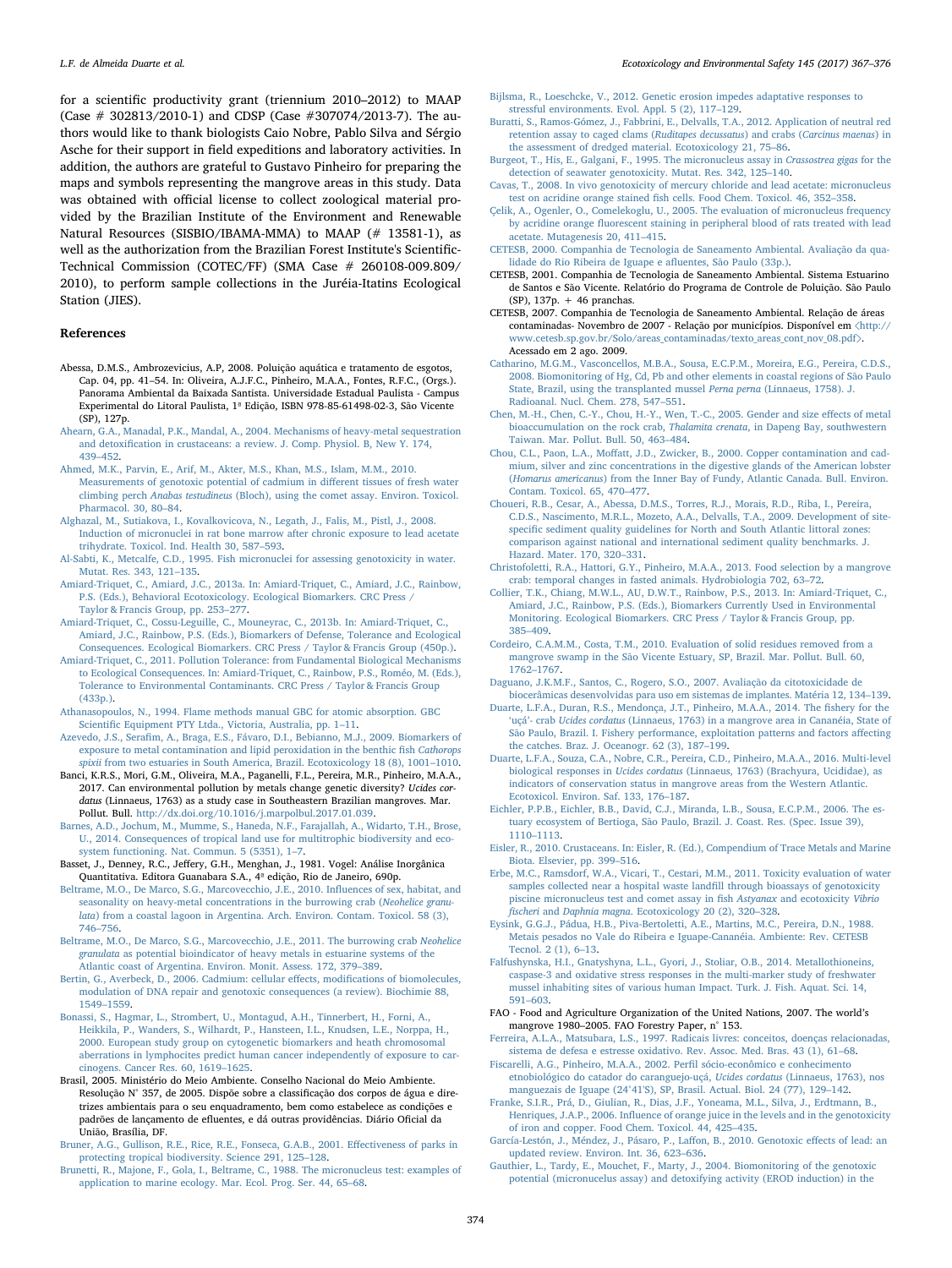#### L.F. de Almeida Duarte et al. *Ecotoxicology and Environmental Safety 145 (2017) 367–376*

[River Dadou \(France\), using the amphibian](http://refhub.elsevier.com/S0147-6513(17)30463-3/sbref43) Xenopus laevis. Sci. Total Environ. 323, 47–[61](http://refhub.elsevier.com/S0147-6513(17)30463-3/sbref43).

<span id="page-8-33"></span>Gutberlet, J., 1996. Cubatão: Desenvolvimento, Exclusão Social e Degradação Ambiental. Editora da Universidade de São Paulo, FAPESP, 244p.

- [Harford, A.J., Hogan, A.C., Jones, D.R., Dam, R.A.V., 2015. Ecotoxicology of highly](http://refhub.elsevier.com/S0147-6513(17)30463-3/sbref44) [treated mine waters: lessons from an Australian Mine. Mine Water Environ. 34 \(1\),](http://refhub.elsevier.com/S0147-6513(17)30463-3/sbref44) 75–[86](http://refhub.elsevier.com/S0147-6513(17)30463-3/sbref44).
- [Hoshina, M.M., Sarkis, J.E.S., Bonetti, J., Bonetti, C., 2008. Induction of micronucleus and](http://refhub.elsevier.com/S0147-6513(17)30463-3/sbref45) [nuclear alterations in](http://refhub.elsevier.com/S0147-6513(17)30463-3/sbref45) fish (Oreochromis niloticus) by a petroleum refinery effluent. [Mutat. Res. 656, 44](http://refhub.elsevier.com/S0147-6513(17)30463-3/sbref45)–48.
- <span id="page-8-25"></span>[Hovgård, H., Lassen, H., 2000. Manual on Estimation of Selectivity for Gillnet and](http://refhub.elsevier.com/S0147-6513(17)30463-3/sbref46) [Longline Gears in Abundance Surveys. \(FAO Fisheries. Technical Paper n° 397\) FAO,](http://refhub.elsevier.com/S0147-6513(17)30463-3/sbref46) [Rome \(84p.\)](http://refhub.elsevier.com/S0147-6513(17)30463-3/sbref46).
- <span id="page-8-22"></span>[Ihaka, R., Gentleman, R., 1996. R: a language for data analysis and graphics. J. Comp.](http://refhub.elsevier.com/S0147-6513(17)30463-3/sbref47) [Graph. Stat. 5 \(3\), 299](http://refhub.elsevier.com/S0147-6513(17)30463-3/sbref47)–314.
- <span id="page-8-18"></span>ISA – [Intituto Socioambiental, 1998. Diagnóstico socioambiental do Vale do Ribeira, João](http://refhub.elsevier.com/S0147-6513(17)30463-3/sbref48) [Paulo Capobianco \(Coord.\). ISA, São Paulo](http://refhub.elsevier.com/S0147-6513(17)30463-3/sbref48).
- [Kirschbaum, A.A., Seriani, R., Pereira, C.D., Assunção, A., Abessa, D.M.D.S., Rotundo,](http://refhub.elsevier.com/S0147-6513(17)30463-3/sbref49) [M.M., Ranzani-Paiva, M.J., 2009. Cytogenotoxicity biomarkers in fat snook](http://refhub.elsevier.com/S0147-6513(17)30463-3/sbref49) Centropomus parallelus [from Cananéia and São Vicente estuaries, SP, Brazil. Genet.](http://refhub.elsevier.com/S0147-6513(17)30463-3/sbref49) [Mol. Biol. 32 \(1\), 151](http://refhub.elsevier.com/S0147-6513(17)30463-3/sbref49)–154.
- <span id="page-8-0"></span>[Lacher, T.E., Goldstein, M.I., 1997. Tropical ecotoxicology: status and needs. Environ.](http://refhub.elsevier.com/S0147-6513(17)30463-3/sbref50) [Toxicol. Chem. 16 \(1\), 100](http://refhub.elsevier.com/S0147-6513(17)30463-3/sbref50)–111.
- <span id="page-8-23"></span>[Legendre, P., Legendre, L., 1998. Numerical Ecology, 2nd English edition. Elsevier](http://refhub.elsevier.com/S0147-6513(17)30463-3/sbref51).
- <span id="page-8-8"></span>[Lowe, D.M., Valentino, U.F., Depledge, M.H., 1995. Contaminat-induced lysosomal](http://refhub.elsevier.com/S0147-6513(17)30463-3/sbref52) [membrane damage in blood cells of mussels](http://refhub.elsevier.com/S0147-6513(17)30463-3/sbref52) Mytilus galloprovincialis from the Venice [Lagoon: an in vitro study. Mar. Ecol. Progress. Ser. 129, 189](http://refhub.elsevier.com/S0147-6513(17)30463-3/sbref52)–196.

<span id="page-8-3"></span>Luoma, S.M., Rainbow, P.S., 2008. Metal Contamination in Aquatic Environments: Science and Lateral Management. Cambridge. 573p.

- <span id="page-8-35"></span>[Marchand, J., Denis, F., Laroche, J., 2013. Evolutionary toxicology and trascriptomic](http://refhub.elsevier.com/S0147-6513(17)30463-3/sbref53) [approaches. In: Amiard-Triquet, C., Amiard, J.C., Rainbow, P.S. \(Eds.\), Ecological](http://refhub.elsevier.com/S0147-6513(17)30463-3/sbref53) [Biomarkers: Indicators of Ecotoxicological E](http://refhub.elsevier.com/S0147-6513(17)30463-3/sbref53)ffects. CRC Press / Taylor & Francis [Group, pp. 361](http://refhub.elsevier.com/S0147-6513(17)30463-3/sbref53)–383.
- <span id="page-8-17"></span>[Martins, C.C., Bícego, M.C., Mahiques, M.M., Figueira, R.C.L., Tessler, M.G., Montone,](http://refhub.elsevier.com/S0147-6513(17)30463-3/sbref54) [R.C., 2011. Polycyclic aromatic hydrocarbons \(PAHs\) in a large South American in](http://refhub.elsevier.com/S0147-6513(17)30463-3/sbref54)[dustrial coastal area \(Santos Estuary, Southeastern Brazil\): sources and depositional](http://refhub.elsevier.com/S0147-6513(17)30463-3/sbref54) [history. Mar. Pollut. Bull. 63, 452](http://refhub.elsevier.com/S0147-6513(17)30463-3/sbref54)–458.
- Marques, O.A.V., Duleba, W., 2004. Estação Ecológica Juréia-Itatins Ambiente Físico, Flora e Fauna. Holos, Editora Ltda-ME, Ribeirão Preto, SP, 384p.
- <span id="page-8-14"></span>Melo, G.A.S., 1996. Manual de identificação dos Brachyura (caranguejos, siris) do litoral brasileiro. São Paulo, Plêiade, FAPESP, 604p.
- [Mello, K., Toppa, R.H., Abessa, D.M.S., Castro, M., 2013. Dinâmica de expansão urbana](http://refhub.elsevier.com/S0147-6513(17)30463-3/sbref55) [na zona costeira brasileira: o caso do município de São Vicente, São Paulo, Brasil. J.](http://refhub.elsevier.com/S0147-6513(17)30463-3/sbref55)
- <span id="page-8-6"></span>[Integr. Coast. Zone Manag. 13 \(4\), 539](http://refhub.elsevier.com/S0147-6513(17)30463-3/sbref55)–551. [Monserrat, J.M., Martínez, P.E., Geracitano, L.A., Amado, L.L., Martins, C.M.G., Pinho,](http://refhub.elsevier.com/S0147-6513(17)30463-3/sbref56) [G.L.L., Chaves, I.S., Ferreia-Cravo, M., Ventura-Lima, J., Bianchini, A., 2007.](http://refhub.elsevier.com/S0147-6513(17)30463-3/sbref56) [Pollution biomarkers in estuarine animals: critical review and new perspective.](http://refhub.elsevier.com/S0147-6513(17)30463-3/sbref56) [Comp. Biochem. Physiol. 146, 221](http://refhub.elsevier.com/S0147-6513(17)30463-3/sbref56)–234.
- <span id="page-8-21"></span>[Mourente, G., 1996. In vitro metabolism of](http://refhub.elsevier.com/S0147-6513(17)30463-3/sbref57) <sup>14</sup>C-polyunsaturated fatty acids in midgut gland and ovary cells from Penaeus kerathurus [Forskâl at the beginning of sexual](http://refhub.elsevier.com/S0147-6513(17)30463-3/sbref57) [maturation. Comp. Biochem. Physiol. Part B Biochem. Mol. Biol. 115, 255](http://refhub.elsevier.com/S0147-6513(17)30463-3/sbref57)–266.
- <span id="page-8-26"></span>[Neri, M., Fucic, A., Knudsen, L.E., Lando, C., Merlo, F., Bonassi, S., 2003. Micronuclei](http://refhub.elsevier.com/S0147-6513(17)30463-3/sbref58) [frequency in children exposed to environmental mutagens: a review. Mutat. Res. 544,](http://refhub.elsevier.com/S0147-6513(17)30463-3/sbref58) 243–[254](http://refhub.elsevier.com/S0147-6513(17)30463-3/sbref58).
- <span id="page-8-11"></span>Nordhaus, I., Diele, K., Wolff[, M., 2009. Activity patterns, feeding and burrowing of the](http://refhub.elsevier.com/S0147-6513(17)30463-3/sbref59) crab Ucides cordatus [\(Ucididae\) in a high intertidal mangrove forest in North Brazil. J.](http://refhub.elsevier.com/S0147-6513(17)30463-3/sbref59) [Exp. Mar. Biol. Ecol. 379, 104](http://refhub.elsevier.com/S0147-6513(17)30463-3/sbref59)–112.
- <span id="page-8-24"></span>Oksanen, J., Blanchet, F.G., Kindt, R., Legendre, P., Minchin, P.R., O'Hara, R.B., Stimpson, G.L., Solymos, P., Henry, M., Stevens, H., Wagner, H., 2013. Vegan: Community Ecology Package. R package version 2.0-7. 〈[http://cran.r-project.org/web/packages/](http://cran.r-project.org/web/packages/vegan/index.html) [vegan/index.html](http://cran.r-project.org/web/packages/vegan/index.html)〉.
- [Ortega, P., Vitorino, H.A., Moreira, R.G., Pinheiro, M.A.A., Almeida, A.A., Custódio, M.R.,](http://refhub.elsevier.com/S0147-6513(17)30463-3/sbref60) [Zanotto, F.P., 2016. Physiological di](http://refhub.elsevier.com/S0147-6513(17)30463-3/sbref60)fferences in the crab Ucides cordatus from two [populations inhabiting mangroves with di](http://refhub.elsevier.com/S0147-6513(17)30463-3/sbref60)fferent levels of cadmium contamination. [Environ. Toxicol. Chem. 36 \(2\), 361](http://refhub.elsevier.com/S0147-6513(17)30463-3/sbref60)–371.
- <span id="page-8-28"></span>OSPAR COMMISSION, 2013. Background Document and Technical Annexes for Biological Effects Monitoring, Monitoring and Assessment Series, Update 2013, OSPAR Commission, London, U.K.
- [Otomo, P.V., Reinecke, S.A., 2010. Increased cytotoxic and genotoxic tolerance of](http://refhub.elsevier.com/S0147-6513(17)30463-3/sbref61) Eisenia fetida [\(Oligochaeta\) to cadmium after long-term exposure. Ecotoxicology 19,](http://refhub.elsevier.com/S0147-6513(17)30463-3/sbref61) 362–[368](http://refhub.elsevier.com/S0147-6513(17)30463-3/sbref61).
- <span id="page-8-29"></span>[Papageorgiou, I., Shadrick, V., Davis, S., Hails, L., Schins, R., Newson, R., Fisher, J.,](http://refhub.elsevier.com/S0147-6513(17)30463-3/sbref62) [Ingham, E., Case, C.P., 2008. Macrophages detoxify the genotoxic and cytotoxic ef](http://refhub.elsevier.com/S0147-6513(17)30463-3/sbref62)[fects of surgical cobalt chrome alloy particles but not quartz particles on human cells](http://refhub.elsevier.com/S0147-6513(17)30463-3/sbref62) [in vitro. Mutat. Res. 643, 11](http://refhub.elsevier.com/S0147-6513(17)30463-3/sbref62)–19.
- <span id="page-8-9"></span>[Pereira, C.D.S., Abessa, D.M.S., Choueri, R.B., Almagro-Pastor, V., Augusto, C., Maranho,](http://refhub.elsevier.com/S0147-6513(17)30463-3/sbref63) [L.A., Díaz, M., Laura, M., Torres, R.J., Gusso-Choueri, P.K., Almeida, J.E., Cortez, F.S.,](http://refhub.elsevier.com/S0147-6513(17)30463-3/sbref63) [Mozeto, A.A., Silbiger, H.L.N., Sousa, E.C.P.M., Del Valls, T.A., Bainy, A.C.D., 2014.](http://refhub.elsevier.com/S0147-6513(17)30463-3/sbref63) [Ecological relevance of sentinels' biomarker responses: a multi-level approach. Mar.](http://refhub.elsevier.com/S0147-6513(17)30463-3/sbref63) [Environ. Res. 96, 118](http://refhub.elsevier.com/S0147-6513(17)30463-3/sbref63)–126.
- <span id="page-8-34"></span>[Pereira, C.D.S., Maranho, L.A., Cortez, F.S., Pusceddu, F.H., Santos, A.R., Ribeiro, D.A.,](http://refhub.elsevier.com/S0147-6513(17)30463-3/sbref64) [Cesar, A., Guimarães, L.L., 2016. Occurrence of pharmaceuticals and cocaine in a](http://refhub.elsevier.com/S0147-6513(17)30463-3/sbref64) [Brazilian coastal zone. Sci. Total Environ. 548](http://refhub.elsevier.com/S0147-6513(17)30463-3/sbref64)–549, 148–154.
- <span id="page-8-5"></span>[Pereira, C.D.S., Martín-Díaz, M.L., Zanette, J., Augusto, C., Choueri, R.B., Abessa, D.M.S.,](http://refhub.elsevier.com/S0147-6513(17)30463-3/sbref65) [Catharino, M.G.M., Vasconcellos, M.B.A., Bainy, A.C.D., Sousa Moreira, E.C.P., Del](http://refhub.elsevier.com/S0147-6513(17)30463-3/sbref65) [Valls, T.A., 2011. Integrated biomarker responses as environmental status descriptors](http://refhub.elsevier.com/S0147-6513(17)30463-3/sbref65)

[of a coastal zone \(São Paulo, Brazil\). Ecotoxicol. Environ. Saf. 74, 1257](http://refhub.elsevier.com/S0147-6513(17)30463-3/sbref65)–1264.

- <span id="page-8-1"></span>[Peters, E.C., Gassman, N.J., Firman, J.C., Richmond, R.H., Power, E.A., 1997.](http://refhub.elsevier.com/S0147-6513(17)30463-3/sbref66) [Ecotoxicology of tropical marine ecosystems. Environ. Toxicol. Chem. 16 \(1\), 12](http://refhub.elsevier.com/S0147-6513(17)30463-3/sbref66)–40.
- [Piao, F., Cheng, F., Chen, H., Li, G., Sun, X., Liu, S., 2007. E](http://refhub.elsevier.com/S0147-6513(17)30463-3/sbref67)ffects of zinc coadministration [on lead toxicities in rats. Toxicol. Ind. Health 45, 546](http://refhub.elsevier.com/S0147-6513(17)30463-3/sbref67)–551.
- <span id="page-8-13"></span>[Pinheiro, M.A.A., Fiscarelli, A.G., Hattori, G.Y., 2005. Growth of the mangrove crab](http://refhub.elsevier.com/S0147-6513(17)30463-3/sbref68) Ucides cordatus [\(Brachyura, Ocypodidae\). J. Crust. Biol. 25 \(2\), 293](http://refhub.elsevier.com/S0147-6513(17)30463-3/sbref68)–301.
- <span id="page-8-15"></span>Pinheiro, [M.A.A., Oliveira, A.J.F.C., Fontes, R.F.C., 2008. Introdução ao panorama am](http://refhub.elsevier.com/S0147-6513(17)30463-3/sbref69)[biental da Baixada Santista. In: Oliveira, A.J.F.C., Pinheiro, M.A.A., Fontes, R.F.C.](http://refhub.elsevier.com/S0147-6513(17)30463-3/sbref69) [\(Eds.\), Panorama ambiental da Baixada Santista. Universidade Estadual Paulista -](http://refhub.elsevier.com/S0147-6513(17)30463-3/sbref69) [Campus Experimental do Litoral Paulista, São Vicente, SP, pp. 1](http://refhub.elsevier.com/S0147-6513(17)30463-3/sbref69)–4 (1ª Edição).
- <span id="page-8-10"></span>[Pinheiro, M.A.A., Silva, P.P.G., Duarte, L.F.A., Almeida, A.A., Zanoto, F.F., 2012.](http://refhub.elsevier.com/S0147-6513(17)30463-3/sbref70) [Accumulation of six metals in the mangrove crab](http://refhub.elsevier.com/S0147-6513(17)30463-3/sbref70) Ucides cordatus (Crustacea: uci[didae\) and its food source, the red mangrove](http://refhub.elsevier.com/S0147-6513(17)30463-3/sbref70) Rhizophora mangle (Angiosperma: rhi[zophoraceae\). Ecotoxicol. Environ. Saf. 81, 114](http://refhub.elsevier.com/S0147-6513(17)30463-3/sbref70)–121.
- <span id="page-8-12"></span>[Pinheiro, M.A.A., Duarte, L.F.A., Toledo, T.R., Adams, M.A., Torres, R.A., 2013. Habitat](http://refhub.elsevier.com/S0147-6513(17)30463-3/sbref71) monitoring and genotoxicity in Ucides cordatus [\(Crustacea: Ucididae\), as tools to](http://refhub.elsevier.com/S0147-6513(17)30463-3/sbref71) [manage a mangrove reserve in southeastern Brazil. Environ. Monit. Assess. 185 \(10\),](http://refhub.elsevier.com/S0147-6513(17)30463-3/sbref71) 8273–[8285](http://refhub.elsevier.com/S0147-6513(17)30463-3/sbref71).
- Pinheiro, M.A.A. and Toledo, T.R., 2010. Malformation in the crab Ucides cordatus (Linnaeus, 1763) (Crustacea, Brachyura, Ocypodidae). In: Revista CEPSUL - Biodiversidade e Conservação Marinha, São Vicente (SP), Brazil, 1(1), pp. 1–5.
- <span id="page-8-16"></span>Pinheiro, M.A.A., Duarte, L.F.A., Souza, C.A., Nobre, C.R., 2017. Environmental Conservation Status of Mangroves at São Paulo State (Brazil) Based on Metal Contamination in Water and Sediment (in preparation).
- [Pinheiro, M.A.A., Souza, C.A., Zanotto, F.P., Torres, R.A., Pereira, C.D.S., 2017. The crab](http://refhub.elsevier.com/S0147-6513(17)30463-3/sbref72) Ucides cordatus [\(Malacostraca, Decapoda, Brachyura\), and other related taxa as en](http://refhub.elsevier.com/S0147-6513(17)30463-3/sbref72)[vironmental sentinels for assessments and monitoring of tropical mangroves from](http://refhub.elsevier.com/S0147-6513(17)30463-3/sbref72) [South America. In: Larramendy, M.L. \(Ed.\), Ecotoxicology and Genotoxicology: Non](http://refhub.elsevier.com/S0147-6513(17)30463-3/sbref72)[traditional Aquatic Models. Royal Society of Chemistry, Cambridge](http://refhub.elsevier.com/S0147-6513(17)30463-3/sbref72).
- <span id="page-8-31"></span>[Porto, J.I.R., Araujo, C.S.O., Feldberg, E., 2005. Mutagenic e](http://refhub.elsevier.com/S0147-6513(17)30463-3/sbref73)ffects of mercury pollution as [revealed by micronucleus test on three Amazonian](http://refhub.elsevier.com/S0147-6513(17)30463-3/sbref73) fish species. Environ. Res. 97 (3), 287–[292](http://refhub.elsevier.com/S0147-6513(17)30463-3/sbref73).
- <span id="page-8-20"></span>Pülmanns, N., Diele, K., Mehlig, U., Nordhaus, I., 2014. Burrows of the semi-terrestrial crab Ucides cordatus enhance  $CO<sup>2</sup>$  release in a North Brazilian mangrove forest. PLoS One 9 (10). <http://dx.doi.org/10.1371/journal.pone.0109532>.
- <span id="page-8-2"></span>[Rainbow, P.S., 1997. Ecophysiology of trace metal uptake in crustaceans. Estuar. Coast](http://refhub.elsevier.com/S0147-6513(17)30463-3/sbref75) [Shelf Self 44, 169](http://refhub.elsevier.com/S0147-6513(17)30463-3/sbref75)–175.
- <span id="page-8-4"></span>[Rainbow, P.S., 2007. Trace metal bioaccumulation: models, metabolic availability and](http://refhub.elsevier.com/S0147-6513(17)30463-3/sbref76) [toxicity. Environ. Int. 33, 576](http://refhub.elsevier.com/S0147-6513(17)30463-3/sbref76)–582.
- [Rainbow, P.S., Black, W.H., 2005. Cadmium, zinc and uptake of calcium by two crabs,](http://refhub.elsevier.com/S0147-6513(17)30463-3/sbref77) Carcinus maenas and Eriocheir sinensis[. Aquat. Toxicol. 72, 45](http://refhub.elsevier.com/S0147-6513(17)30463-3/sbref77)–65.
- <span id="page-8-37"></span>Santos, L.C.M., Bitencourt, M., 2016. Remote sensing in the study of Brazilian mangroves: review, gaps in the knowledge, new perspectives and contributions for management. J. Integr. Coast. Zone Manag. 16 (3), 245–261. <http://dx.doi.org/10.5894/rgci662>.
- Santos, L.C.M., Matos, H.R., Schaeff[er-Novelli, Y., Cunha-Lignon, M., Bitencourt, M.D.,](http://refhub.elsevier.com/S0147-6513(17)30463-3/sbref79) [Koedam, N., Dahdouh-Guebas, F., 2014. Anthropogenic activities on mangrove areas](http://refhub.elsevier.com/S0147-6513(17)30463-3/sbref79) [\(São Francisco River estuary, Brazil Northeast\): a GIS-based analysis of CBERS and](http://refhub.elsevier.com/S0147-6513(17)30463-3/sbref79) [spot images to aid in local management. Ocean Coast. Manag. 89, 39](http://refhub.elsevier.com/S0147-6513(17)30463-3/sbref79)–50.
- <span id="page-8-7"></span>Scarpato, R., Migliore, L., Alfi[nito-Cognetti, G., Barale, R., 1990. Induction of micro](http://refhub.elsevier.com/S0147-6513(17)30463-3/sbref80)nucleus in gill tissue of Mytilus galloprovincialis [exposed to polluted marine waters.](http://refhub.elsevier.com/S0147-6513(17)30463-3/sbref80) [Mar. Pollut. Bull. 21 \(2\), 74](http://refhub.elsevier.com/S0147-6513(17)30463-3/sbref80)–80.
- <span id="page-8-30"></span>[Seoane, A.I., Dulout, F.N., 2001. Genotoxic ability of cadmium, chromium and nickel salts](http://refhub.elsevier.com/S0147-6513(17)30463-3/sbref81) [studied by kinetochore staining in the cytokinesis-blocked micronucleus assay.](http://refhub.elsevier.com/S0147-6513(17)30463-3/sbref81) [Mutat. Res. 490, 99](http://refhub.elsevier.com/S0147-6513(17)30463-3/sbref81)–106.
- [Serment-Guerrero, J., Cano-Sanchez, P., Reyes-Perez, E., Velazquez-Garcia, F., Bravo-](http://refhub.elsevier.com/S0147-6513(17)30463-3/sbref82)[Gomez, M.E., Ruiz-Azuara, L., 2011. Genotoxicity of the copper antineoplastic co](http://refhub.elsevier.com/S0147-6513(17)30463-3/sbref82)[ordination complexes casiopeinas. Toxicol. Vitr. 7, 1376](http://refhub.elsevier.com/S0147-6513(17)30463-3/sbref82)–1384.
- <span id="page-8-36"></span>[Silva, W.L., Matos, R.H.R., Kristosch, G.C., 2002. Geoquímica e índice de geoacumulação](http://refhub.elsevier.com/S0147-6513(17)30463-3/sbref83) [de mercúrio em sedimentos de superfície do estuário de Santos - Cubatão \(SP\). Quim.](http://refhub.elsevier.com/S0147-6513(17)30463-3/sbref83) [Nova 25 \(5\), 753](http://refhub.elsevier.com/S0147-6513(17)30463-3/sbref83)–756.
- <span id="page-8-19"></span>[Souza, M.R., Barrela, W., 2001. The popular knowledge about](http://refhub.elsevier.com/S0147-6513(17)30463-3/sbref84) fish at a "caiçara" com[munity of Juréia-Itatins ecological station-SP. Bol. Inst. Pesca 27 \(2\), 123](http://refhub.elsevier.com/S0147-6513(17)30463-3/sbref84)–130.
- <span id="page-8-32"></span>[Sponchiado, G., Reynaldo, E.M.F.L., Andrade, A.C.B., Vasconcelos, E.C., Adam, M.L.,](http://refhub.elsevier.com/S0147-6513(17)30463-3/sbref85) [Oliveira, C.M.R., 2011. Genotoxic E](http://refhub.elsevier.com/S0147-6513(17)30463-3/sbref85)ffects in erythrocytes of Oreochromis niloticus [exposed to nanograms-per-liter concentration of 17](http://refhub.elsevier.com/S0147-6513(17)30463-3/sbref85)β-Estradiol (E2): an assessment [using micronucleus test and comet assay. Water Air Soil Pollut. 218, 353](http://refhub.elsevier.com/S0147-6513(17)30463-3/sbref85)–360.
- [Sueitt, A.P.E., Yamada-Ferraz, T.M., Oliveira, A.F., Botta, C.M.R., Fadini, P.S.,](http://refhub.elsevier.com/S0147-6513(17)30463-3/sbref86) [Nascimento, M.R.L., Faria, B.M., Mozeto, A.A., 2015. Ecotoxicological risks of cal](http://refhub.elsevier.com/S0147-6513(17)30463-3/sbref86)[cium nitrate exposure to freshwater tropical organisms: laboratory and](http://refhub.elsevier.com/S0147-6513(17)30463-3/sbref86) field experi[ments. Ecotoxicol. Environ. Saf. 117, 155](http://refhub.elsevier.com/S0147-6513(17)30463-3/sbref86)–163.
- <span id="page-8-27"></span>[Svendsen, C., Spurgeon, D.J., Hankard, P.K., Weeks, J.M., 2004. A review of lysosomal](http://refhub.elsevier.com/S0147-6513(17)30463-3/sbref87) [membrane stability measured by neutral red retention: is it a workable earthworm](http://refhub.elsevier.com/S0147-6513(17)30463-3/sbref87) [biomarker? Ecotoxicol. Environ. Saf. 57, 20](http://refhub.elsevier.com/S0147-6513(17)30463-3/sbref87)–29.
- Taniguchi, [S., Colabuono, F.I., Dias, P.S., Oliveira, R., Fisner, M., Turra, A., Izar, G.M.,](http://refhub.elsevier.com/S0147-6513(17)30463-3/sbref88) [Abessa, D.M.S., Saha, M., Hosoda, J., Yamashita, R., Takada, H., Lourenço, R.A.,](http://refhub.elsevier.com/S0147-6513(17)30463-3/sbref88) [Magalhães, C.A., Bícego, M.C., Montone, R.C., 2016. Spatial variability in persistent](http://refhub.elsevier.com/S0147-6513(17)30463-3/sbref88) [organic pollutants and polycyclic aromatic hydrocarbons found in beach-stranded](http://refhub.elsevier.com/S0147-6513(17)30463-3/sbref88) [pellets along the coast of the state of São Paulo, southeastern Brazil. Mar. Pollut. Bull.](http://refhub.elsevier.com/S0147-6513(17)30463-3/sbref88) 87–[94](http://refhub.elsevier.com/S0147-6513(17)30463-3/sbref88).
- [Tapisso, J.T., Marques, C.C., Mathias, M.L., Ramalhinho, M.G., 2009. Induction of mi](http://refhub.elsevier.com/S0147-6513(17)30463-3/sbref89)[cronuclei and sister chromatid exchange in bone-marrow cells and abnormalities in](http://refhub.elsevier.com/S0147-6513(17)30463-3/sbref89) sperm of Algerian mice (Mus spretus[\). Mutat. Res. 678 \(1\), 59](http://refhub.elsevier.com/S0147-6513(17)30463-3/sbref89)–64.
- [Taylor, A.M., Edge, K.J., Ubrihien, R.P., Maher, W.A., 2017. The freshwater bivalve](http://refhub.elsevier.com/S0147-6513(17)30463-3/sbref90) Corbicula australis [as a sentinel species for metal toxicity assessment: an in situ case](http://refhub.elsevier.com/S0147-6513(17)30463-3/sbref90) [study integrating chemical and biomarker analyses. Environ. Toxicol. Chem. 36 \(3\),](http://refhub.elsevier.com/S0147-6513(17)30463-3/sbref90)